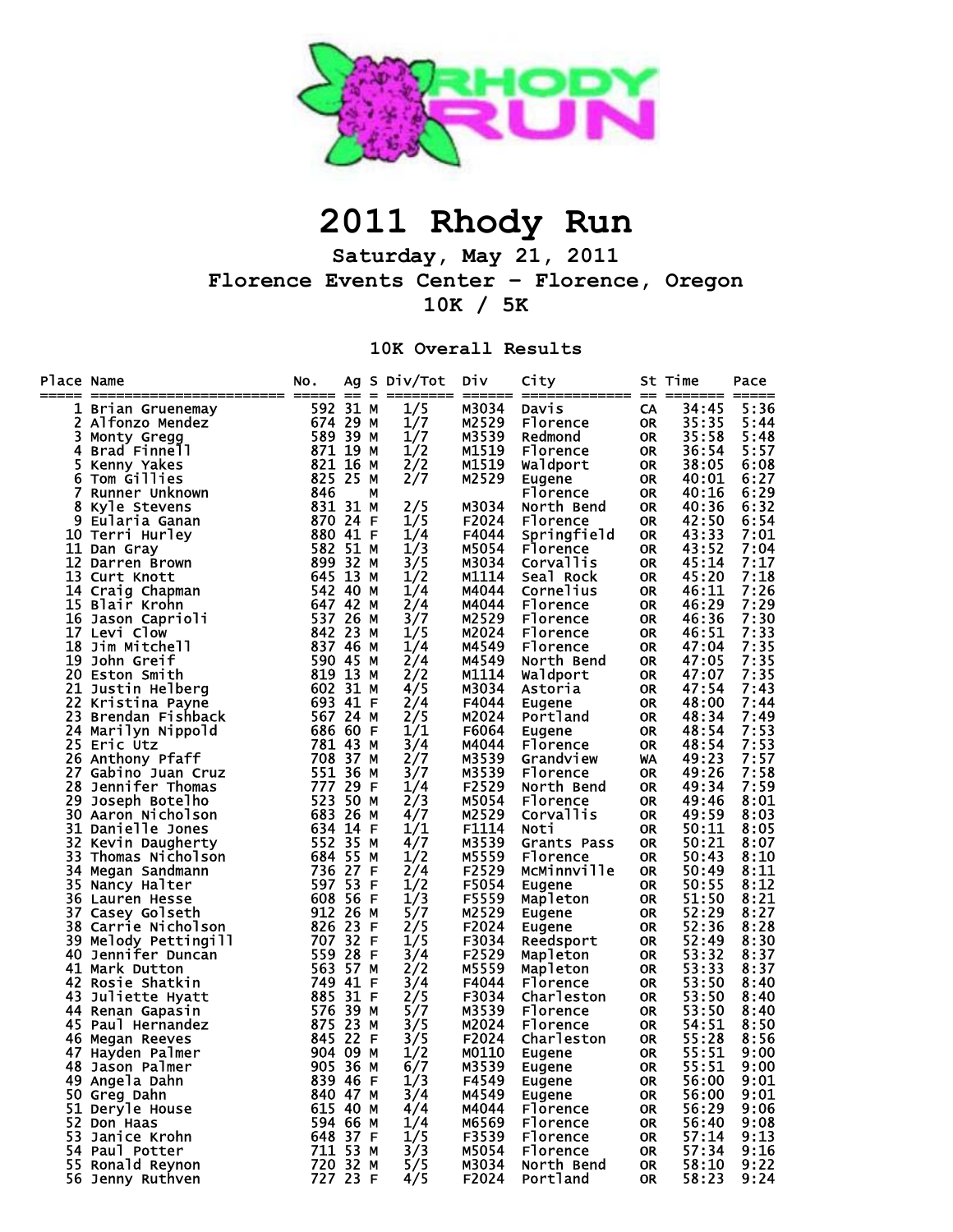| 57 Phyllis Hufford<br>58 Levi Maggard<br>59 Callan Vaccaro<br>60 Ashley Evans<br>61 Stacy Johns<br>62 Brooke Lundeen<br>63 Sandy Wagner<br>64 Cheryl Cauthon<br>65 Dustin Tapp<br>66 Carl Wagner<br>67 Sarah Gage-Hunt<br>68 Jennifer Griffith<br>69 Jessica Geier<br>70 Thomas Germaine<br><b>70 Thomas --</b><br><b>71 Robert Beers<br/> 72 Cindy Horner<br/> 73 Leo Johns<br/> 74 Kevin Kemper<br/> 75 James Keith Garvey<br/> 76 Kerstin Johnson<br/> -- Hornie Hunkins</b><br>77 Mayyıc<br>78 John Barney<br>79 Brittany Farrer<br>80 Stefanie Johnson<br>31 Barlowe<br>82 Hal Marlowe<br>83 Pete Dawson<br>84 Christine Guerra |                | 823 48 F<br>916 24 M<br>782 23 M<br>564 22 F<br>$626$ 38 F<br>660 30 F<br>787 43 F<br>541 32 F<br>903 26 M<br>785 47 M<br>574 52 F<br>867 35 F<br>866 30 F<br>814 27 M<br>512 68 M<br>614 56 F<br>872 09 M<br>638 38 M<br>636 65 м<br>628 69 F<br>909 35 F<br>508 64 M<br>565 27 F<br>629 38 F<br>667 56 F<br>668 65 M<br>554 72 M<br>593 45 F | 2/3<br>4/5<br>5/5<br>5/5<br>2/5<br>3/5<br>4/4<br>4/5<br>6/7<br>4/4<br>2/2<br>3/5<br>5/5<br>7/7<br>2/4<br>2/3<br>2/2<br>7/7<br>3/4<br>1/1<br>4/5<br>1/1<br>4/4<br>5/5<br>3/3<br>4/4<br>1/1<br>3/3 | F4549<br>Florence<br>M2024<br>Springfield<br>M2024<br>Florence<br>Klamath Falls OR<br>F2024<br>F3539<br>South Beach<br>F3034<br>Philomath<br>F4044<br>Renton<br>F3034<br>Veneta<br>M2529<br>Florence<br>M4549<br>Renton<br>F5054<br>Florence<br>F3539<br>Charleston<br>F3034<br>North Bend<br>M2529<br>Eugene<br>M6569<br>Coquille<br>F5559<br>Myrtle Point<br>M0110<br>South Beach<br>M3539<br>South Beach<br>M6569<br>Florence<br>F6569<br>Florence<br>F3539<br>Dundee<br>M6064<br>Coos Bay<br>F2529<br>Roseburg<br>F3539<br>Milwaukie<br>F5559<br>Eugene<br>M6569<br>Eugene<br>Allegany<br>M7074<br>F4549<br>Eugene | 9:28<br>58:44<br>0R<br>59:35<br>9:36<br>OR.<br>59:41<br>9:37<br>OR.<br>59:42<br>9:37<br>OR 1:00:11<br>9:42<br>OR 1:00:36<br>9:46<br>WA 1:01:01<br>9:50<br>OR 1:01:38<br>9:55<br>OR 1:01:57 9:59<br>WA 1:02:11 10:01<br>OR 1:02:43 10:06<br>OR 1:02:59 10:09<br>OR 1:03:25 10:13<br>OR 1:04:27 10:23<br>OR 1:04:33 10:24<br>OR 1:06:06 10:39<br>OR 1:06:47 10:45<br>OR 1:06:49 10:46<br>OR 1:07:14 10:50<br>OR 1:07:23 10:51<br>OR 1:09:34 11:12<br>OR 1:10:18 11:19<br>OR 1:11:45 11:33<br>OR 1:11:52 11:34<br>OR 1:11:54 11:35<br>OR 1:13:14 11:48<br>OR 1:27:31 14:06<br>OR 1:29:34 14:25 |
|--------------------------------------------------------------------------------------------------------------------------------------------------------------------------------------------------------------------------------------------------------------------------------------------------------------------------------------------------------------------------------------------------------------------------------------------------------------------------------------------------------------------------------------------------------------------------------------------------------------------------------------|----------------|------------------------------------------------------------------------------------------------------------------------------------------------------------------------------------------------------------------------------------------------------------------------------------------------------------------------------------------------|--------------------------------------------------------------------------------------------------------------------------------------------------------------------------------------------------|------------------------------------------------------------------------------------------------------------------------------------------------------------------------------------------------------------------------------------------------------------------------------------------------------------------------------------------------------------------------------------------------------------------------------------------------------------------------------------------------------------------------------------------------------------------------------------------------------------------------|---------------------------------------------------------------------------------------------------------------------------------------------------------------------------------------------------------------------------------------------------------------------------------------------------------------------------------------------------------------------------------------------------------------------------------------------------------------------------------------------------------------------------------------------------------------------------------------------|
|                                                                                                                                                                                                                                                                                                                                                                                                                                                                                                                                                                                                                                      |                |                                                                                                                                                                                                                                                                                                                                                |                                                                                                                                                                                                  | 10K Results By Age Group                                                                                                                                                                                                                                                                                                                                                                                                                                                                                                                                                                                               |                                                                                                                                                                                                                                                                                                                                                                                                                                                                                                                                                                                             |
| <b>MALE AGE GROUP: 01 TO 19</b><br><b>1 Brad Finnell</b><br>2 Kenny Yakes<br>3 Curt Knott                                                                                                                                                                                                                                                                                                                                                                                                                                                                                                                                            | 19<br>16<br>13 | 36:54<br>38:05<br>45:20                                                                                                                                                                                                                                                                                                                        | 5:57<br>6:08<br>7:18                                                                                                                                                                             | 4 Eston Smith<br>5 Hayden Palmer<br>6 Leo Johns                                                                                                                                                                                                                                                                                                                                                                                                                                                                                                                                                                        | 13<br>47:07<br>7:35<br>55:51<br>09<br>9:00<br>09 1:06:47 10:45                                                                                                                                                                                                                                                                                                                                                                                                                                                                                                                              |
| FEMALE AGE GROUP: 01 TO 19<br>1 Danielle Jones                                                                                                                                                                                                                                                                                                                                                                                                                                                                                                                                                                                       | 14             | 50:11                                                                                                                                                                                                                                                                                                                                          | 8:05                                                                                                                                                                                             |                                                                                                                                                                                                                                                                                                                                                                                                                                                                                                                                                                                                                        |                                                                                                                                                                                                                                                                                                                                                                                                                                                                                                                                                                                             |
| <b>MALE AGE GROUP: 20 TO 24</b><br>1 Levi Clow                                                                                                                                                                                                                                                                                                                                                                                                                                                                                                                                                                                       | 23             | 46:51                                                                                                                                                                                                                                                                                                                                          | 7:33                                                                                                                                                                                             | 4 Levi Maggard                                                                                                                                                                                                                                                                                                                                                                                                                                                                                                                                                                                                         | 24<br>59:35<br>9:36                                                                                                                                                                                                                                                                                                                                                                                                                                                                                                                                                                         |
| 2 Brendan Fishback<br>3 Paul Hernandez<br>FEMALE AGE GROUP: 20 TO 24                                                                                                                                                                                                                                                                                                                                                                                                                                                                                                                                                                 | 24<br>23       | 48:34<br>54:51                                                                                                                                                                                                                                                                                                                                 | 7:49<br>8:50                                                                                                                                                                                     | 5 Callan Vaccaro                                                                                                                                                                                                                                                                                                                                                                                                                                                                                                                                                                                                       | 23<br>59:41<br>9:37                                                                                                                                                                                                                                                                                                                                                                                                                                                                                                                                                                         |
| 1 Eularia Ganan<br>2 Carrie Nicholson<br>3 Megan Reeves                                                                                                                                                                                                                                                                                                                                                                                                                                                                                                                                                                              | 24<br>23<br>22 | 42:50<br>52:36<br>55:28                                                                                                                                                                                                                                                                                                                        | 6:54<br>8:28<br>8:56                                                                                                                                                                             | 4 Jenny Ruthven<br>5 Ashley Evans                                                                                                                                                                                                                                                                                                                                                                                                                                                                                                                                                                                      | 23<br>58:23<br>9:24<br>22<br>59:42<br>9:37                                                                                                                                                                                                                                                                                                                                                                                                                                                                                                                                                  |
| <b>MALE AGE GROUP: 25 TO 29</b><br>1 Alfonzo Mendez                                                                                                                                                                                                                                                                                                                                                                                                                                                                                                                                                                                  | 29             | 35:35                                                                                                                                                                                                                                                                                                                                          | 5:44                                                                                                                                                                                             | 5 Casey Golseth                                                                                                                                                                                                                                                                                                                                                                                                                                                                                                                                                                                                        | 26<br>52:29<br>8:27                                                                                                                                                                                                                                                                                                                                                                                                                                                                                                                                                                         |
| 2 Tom Gillies<br>3 Jason Caprioli                                                                                                                                                                                                                                                                                                                                                                                                                                                                                                                                                                                                    | 25<br>26       | 40:01<br>46:36 7:30                                                                                                                                                                                                                                                                                                                            | 6:27                                                                                                                                                                                             | 6<br>Dustin Tapp                                                                                                                                                                                                                                                                                                                                                                                                                                                                                                                                                                                                       | 26 1:01:57<br>9:59<br>7 Thomas Germaine 27 1:04:27 10:23                                                                                                                                                                                                                                                                                                                                                                                                                                                                                                                                    |
| 4 Aaron Nicholson<br>FEMALE AGE GROUP: 25 TO 29                                                                                                                                                                                                                                                                                                                                                                                                                                                                                                                                                                                      | 26             | 49:59                                                                                                                                                                                                                                                                                                                                          | 8:03                                                                                                                                                                                             |                                                                                                                                                                                                                                                                                                                                                                                                                                                                                                                                                                                                                        |                                                                                                                                                                                                                                                                                                                                                                                                                                                                                                                                                                                             |
| 1 Jennifer Thomas<br>2 Megan Sandmann<br><b>MALE AGE GROUP: 30 TO 34</b>                                                                                                                                                                                                                                                                                                                                                                                                                                                                                                                                                             | 29<br>27       | 49:34<br>50:49                                                                                                                                                                                                                                                                                                                                 | 7:59<br>8:11                                                                                                                                                                                     | 3 Jennifer Duncan<br>4 Brittany Farrer                                                                                                                                                                                                                                                                                                                                                                                                                                                                                                                                                                                 | 28<br>53:32 8:37<br>27 1:11:45 11:33                                                                                                                                                                                                                                                                                                                                                                                                                                                                                                                                                        |
| 1 Brian Gruenemay<br>2 Kyle Stevens                                                                                                                                                                                                                                                                                                                                                                                                                                                                                                                                                                                                  | 31<br>31       | 34:45<br>40:36                                                                                                                                                                                                                                                                                                                                 | 5:36                                                                                                                                                                                             | 4 Justin Helberg                                                                                                                                                                                                                                                                                                                                                                                                                                                                                                                                                                                                       | 31<br>47:54<br>7:43<br>32<br>58:10<br>9:22                                                                                                                                                                                                                                                                                                                                                                                                                                                                                                                                                  |
| 3 Darren Brown<br>FEMALE AGE GROUP: 30 TO 34                                                                                                                                                                                                                                                                                                                                                                                                                                                                                                                                                                                         | 32             | 45:14                                                                                                                                                                                                                                                                                                                                          | 6:32<br>7:17                                                                                                                                                                                     | 5 Ronald Reynon                                                                                                                                                                                                                                                                                                                                                                                                                                                                                                                                                                                                        |                                                                                                                                                                                                                                                                                                                                                                                                                                                                                                                                                                                             |
| 1 Melody Pettingill<br>2 Juliette Hyatt                                                                                                                                                                                                                                                                                                                                                                                                                                                                                                                                                                                              | 32<br>31       | 52:49<br>53:50                                                                                                                                                                                                                                                                                                                                 | 8:30<br>8:40                                                                                                                                                                                     | 4 Cheryl Cauthon<br>5 Jessica Geier                                                                                                                                                                                                                                                                                                                                                                                                                                                                                                                                                                                    | 32 1:01:38 9:55<br>30 1:03:25 10:13                                                                                                                                                                                                                                                                                                                                                                                                                                                                                                                                                         |
| 3 Brooke Lundeen<br><b>MALE AGE GROUP: 35 TO 39</b>                                                                                                                                                                                                                                                                                                                                                                                                                                                                                                                                                                                  |                | 30 1:00:36                                                                                                                                                                                                                                                                                                                                     | 9:46                                                                                                                                                                                             |                                                                                                                                                                                                                                                                                                                                                                                                                                                                                                                                                                                                                        |                                                                                                                                                                                                                                                                                                                                                                                                                                                                                                                                                                                             |
| 1 Monty Gregg                                                                                                                                                                                                                                                                                                                                                                                                                                                                                                                                                                                                                        | 39             | 35:58                                                                                                                                                                                                                                                                                                                                          | 5:48                                                                                                                                                                                             | 5 Renan Gapasin                                                                                                                                                                                                                                                                                                                                                                                                                                                                                                                                                                                                        | 39<br>53:50 8:40                                                                                                                                                                                                                                                                                                                                                                                                                                                                                                                                                                            |
| 2 Anthony Pfaff<br>3 Gabino Juan Cruz                                                                                                                                                                                                                                                                                                                                                                                                                                                                                                                                                                                                | 37<br>36       | 49:23<br>49:26                                                                                                                                                                                                                                                                                                                                 | 7:57<br>7:58                                                                                                                                                                                     | 6 Jason Palmer<br>7 Kevin Kemper                                                                                                                                                                                                                                                                                                                                                                                                                                                                                                                                                                                       | 36<br>55:51 9:00<br>38 1:06:49 10:46                                                                                                                                                                                                                                                                                                                                                                                                                                                                                                                                                        |
| 4 Kevin Daugherty<br>FEMALE AGE GROUP: 35 TO 39                                                                                                                                                                                                                                                                                                                                                                                                                                                                                                                                                                                      | 35             | 50:21                                                                                                                                                                                                                                                                                                                                          | 8:07                                                                                                                                                                                             |                                                                                                                                                                                                                                                                                                                                                                                                                                                                                                                                                                                                                        |                                                                                                                                                                                                                                                                                                                                                                                                                                                                                                                                                                                             |
| 1 Janice Krohn<br>2 Stacy Johns                                                                                                                                                                                                                                                                                                                                                                                                                                                                                                                                                                                                      | 37             | $57:14$ $9:13$<br>38 1:00:11 9:42                                                                                                                                                                                                                                                                                                              |                                                                                                                                                                                                  | 4 Maggie Hunkins<br>5 Stefanie Johnson                                                                                                                                                                                                                                                                                                                                                                                                                                                                                                                                                                                 | 35 1:09:34 11:12<br>38 1:11:52 11:34                                                                                                                                                                                                                                                                                                                                                                                                                                                                                                                                                        |
| 3 Jennifer Griffith<br><b>MALE AGE GROUP: 40 TO 44</b>                                                                                                                                                                                                                                                                                                                                                                                                                                                                                                                                                                               |                | 35 1:02:59 10:09                                                                                                                                                                                                                                                                                                                               |                                                                                                                                                                                                  |                                                                                                                                                                                                                                                                                                                                                                                                                                                                                                                                                                                                                        |                                                                                                                                                                                                                                                                                                                                                                                                                                                                                                                                                                                             |
| 1 Craig Chapman                                                                                                                                                                                                                                                                                                                                                                                                                                                                                                                                                                                                                      | 40             | 46:11                                                                                                                                                                                                                                                                                                                                          | 7:26                                                                                                                                                                                             | 3 Eric Utz                                                                                                                                                                                                                                                                                                                                                                                                                                                                                                                                                                                                             | 43<br>48:54<br>7:53                                                                                                                                                                                                                                                                                                                                                                                                                                                                                                                                                                         |
| 2 Blair Krohn<br>FEMALE AGE GROUP: 40 TO 44                                                                                                                                                                                                                                                                                                                                                                                                                                                                                                                                                                                          | 42             | 46:29                                                                                                                                                                                                                                                                                                                                          | 7:29                                                                                                                                                                                             | 4 Deryle House                                                                                                                                                                                                                                                                                                                                                                                                                                                                                                                                                                                                         | 40<br>56:29<br>9:06                                                                                                                                                                                                                                                                                                                                                                                                                                                                                                                                                                         |
| 1 Terri Hurley<br>2 Kristina Payne                                                                                                                                                                                                                                                                                                                                                                                                                                                                                                                                                                                                   | 41<br>41       | 43:33<br>48:00                                                                                                                                                                                                                                                                                                                                 | 7:01<br>7:44                                                                                                                                                                                     | 3 Rosie Shatkin<br>4 Sandy Wagner                                                                                                                                                                                                                                                                                                                                                                                                                                                                                                                                                                                      | 41<br>53:50<br>8:40<br>43 1:01:01<br>9:50                                                                                                                                                                                                                                                                                                                                                                                                                                                                                                                                                   |
| <b>MALE AGE GROUP: 45 TO 49</b><br>1 Jim Mitchell                                                                                                                                                                                                                                                                                                                                                                                                                                                                                                                                                                                    | 46             | 47:04                                                                                                                                                                                                                                                                                                                                          | 7:35                                                                                                                                                                                             | 3 Greg Dahn                                                                                                                                                                                                                                                                                                                                                                                                                                                                                                                                                                                                            | 47<br>56:00<br>9:01                                                                                                                                                                                                                                                                                                                                                                                                                                                                                                                                                                         |
| 2 John Greif<br>FEMALE AGE GROUP: 45 TO 49                                                                                                                                                                                                                                                                                                                                                                                                                                                                                                                                                                                           | 45             | 47:05                                                                                                                                                                                                                                                                                                                                          | 7:35                                                                                                                                                                                             | 4 Carl Wagner                                                                                                                                                                                                                                                                                                                                                                                                                                                                                                                                                                                                          | 47 1:02:11 10:01                                                                                                                                                                                                                                                                                                                                                                                                                                                                                                                                                                            |
| 1 Angela Dahn<br>2 Phyllis Hufford                                                                                                                                                                                                                                                                                                                                                                                                                                                                                                                                                                                                   | 46<br>48       | 56:00<br>58:44 9:28                                                                                                                                                                                                                                                                                                                            | 9:01                                                                                                                                                                                             | 3 Christine Guerra                                                                                                                                                                                                                                                                                                                                                                                                                                                                                                                                                                                                     | 45 1:29:34 14:25                                                                                                                                                                                                                                                                                                                                                                                                                                                                                                                                                                            |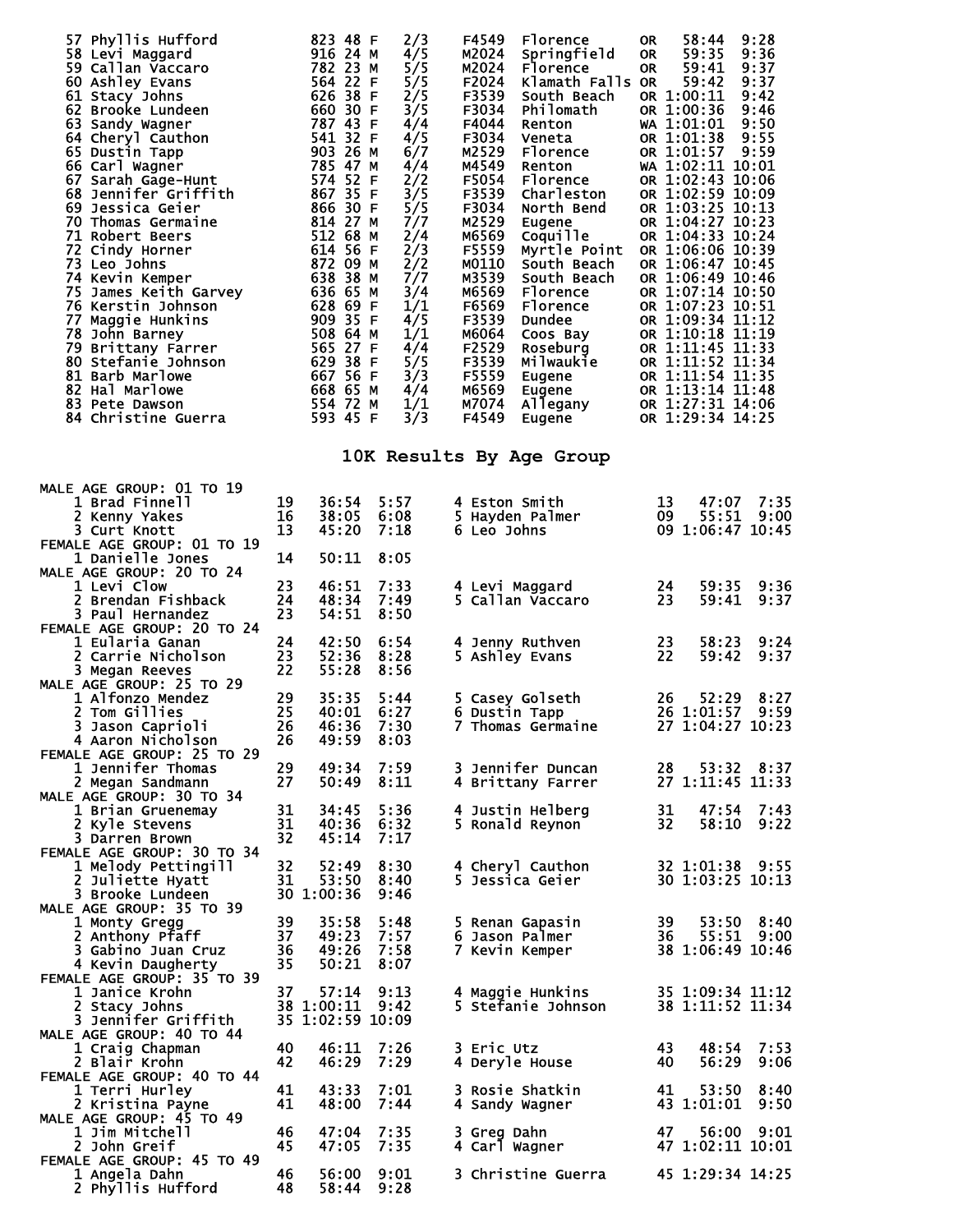| MALE AGE GROUP: 50 TO 54   |      |                  |                |                                          |  |
|----------------------------|------|------------------|----------------|------------------------------------------|--|
| 1 Dan Grav                 | 51.  | 43:52 7:04       |                | 3 Paul Potter<br>53<br>57:34 9:16        |  |
| 2 Joseph Botelho           | 50   | 49:46            | 8:01           |                                          |  |
| FEMALE AGE GROUP: 50 TO 54 |      |                  |                |                                          |  |
| 1 Nancy Halter             | 53   |                  | $50:55$ $8:12$ | 52 1:02:43 10:06<br>2 Sarah Gage-Hunt    |  |
| MALE AGE GROUP: 55 TO 59   |      |                  |                |                                          |  |
| 1 Thomas Nicholson         | 55   |                  | $50:43$ $8:10$ | 2 Mark Dutton<br>57<br>53:33 8:37        |  |
| FEMALE AGE GROUP: 55 TO 59 |      |                  |                |                                          |  |
| 1 Lauren Hesse             | 56 — | 51:50 8:21       |                | 3 Barb Marlowe<br>56 1:11:54 11:35       |  |
| 2 Cindy Horner             |      | 56 1:06:06 10:39 |                |                                          |  |
| MALE AGE GROUP: 60 TO 64   |      |                  |                |                                          |  |
| 1 John Barney              |      | 64 1:10:18 11:19 |                |                                          |  |
| FEMALE AGE GROUP: 60 TO 64 |      |                  |                |                                          |  |
| 1 Marilyn Nippold          | 60   | 48:54 7:53       |                |                                          |  |
| MALE AGE GROUP: 65 TO 69   |      |                  |                |                                          |  |
| 1 Don Haas                 | 66   | 56:40 9:08       |                | 3 James Keith Garvey<br>65 1:07:14 10:50 |  |
| 2 Robert Beers             |      | 68 1:04:33 10:24 |                | 65 1:13:14 11:48<br>4 Hal Marlowe        |  |
| FEMALE AGE GROUP: 65 TO 69 |      |                  |                |                                          |  |
| 1 Kerstin Johnson          |      | 69 1:07:23 10:51 |                |                                          |  |
| MALE AGE GROUP: 70 TO 74   |      |                  |                |                                          |  |
| 1 Pete Dawson              |      | 72 1:27:31 14:06 |                |                                          |  |

## **5K Overall Results**

| Place Name | ace Name<br>In Hayden Schaffner<br>In Hayden Schaffner<br>2 Seth Campbell<br>4 Brad Greenburg<br>4 Seth is Yorges<br>4 Sethis Yorges<br>6 Chris Yorges<br>8 Mall Larson<br>8 Meal Larson<br>8 Meal Larson<br>8 Meal Larson<br>8 Meal Larson<br>11 Dion M | NO.      |  | Ag S Div/Tot | Div            | City                   |                        | St Time        | Pace         |
|------------|----------------------------------------------------------------------------------------------------------------------------------------------------------------------------------------------------------------------------------------------------------|----------|--|--------------|----------------|------------------------|------------------------|----------------|--------------|
|            |                                                                                                                                                                                                                                                          |          |  | 1/15         | M1519          | Florence               | 0R.                    | 17:02          | 5:29         |
|            |                                                                                                                                                                                                                                                          |          |  | 1/12         | M1114          | Florence               | 0R                     | 17:06          | 5:31         |
|            |                                                                                                                                                                                                                                                          |          |  | 2/15         | M1519          | North Bend             | <b>OR</b>              | 17:10          | 5:32         |
|            |                                                                                                                                                                                                                                                          |          |  | 3/15         | M1519          | Florence               | OR.                    | 17:33          | 5:39         |
|            |                                                                                                                                                                                                                                                          |          |  | 4/15         | M1519          | Florence               | <b>OR</b>              | 17:34          | 5:39         |
|            |                                                                                                                                                                                                                                                          |          |  | 1/9          | M4549          | Eugene                 | <b>OR</b>              | 17:51          | 5:45         |
|            |                                                                                                                                                                                                                                                          |          |  | 5/15         | M1519          | Florence               | <b>OR</b>              | 18:25          | 5:56         |
|            |                                                                                                                                                                                                                                                          |          |  | 6/15         | M1519          | Westlake               | <b>OR</b>              | 18:30          | 5:58         |
|            |                                                                                                                                                                                                                                                          |          |  | 1/8          | M2024          | Florence               | <b>OR</b>              | 19:08          | 6:10         |
|            |                                                                                                                                                                                                                                                          |          |  | 2/9          | M4549          | Florence               | <b>OR</b>              | 19:10          | 6:11         |
|            |                                                                                                                                                                                                                                                          |          |  | 7/15         | M1519          | North Bend             | <b>OR</b>              | 19:12          | 6:11         |
|            |                                                                                                                                                                                                                                                          |          |  | 8/15         | M1519          | North Bend             | <b>OR</b>              | 19:25          | 6:15         |
|            |                                                                                                                                                                                                                                                          |          |  | 1/5          | M5559          | Westlake               | <b>OR</b>              | 19:28          | 6:16         |
|            |                                                                                                                                                                                                                                                          |          |  | 1/11         | M3034          | Warren                 | <b>OR</b>              | 19:40          | 6:20         |
|            |                                                                                                                                                                                                                                                          |          |  | 9/15         | M1519          | Florence               | <b>OR</b>              | 19:54          | 6:25         |
|            |                                                                                                                                                                                                                                                          |          |  | 10/15        | M1519          | Swisshome              | <b>OR</b>              | 20:14          | 6:31         |
|            |                                                                                                                                                                                                                                                          |          |  | 2/12         | M1114          | North Bend             | <b>OR</b>              | 20:19          | 6:33         |
|            |                                                                                                                                                                                                                                                          |          |  | 3/12         | M1114          | Florence               | <b>OR</b>              | 20:20          | 6:33         |
|            |                                                                                                                                                                                                                                                          |          |  | 4/12         | M1114          | Florence               | <b>OR</b>              | 20:26          | 6:35         |
|            |                                                                                                                                                                                                                                                          |          |  | 1/14         | F1519          | <b>Florence</b>        | <b>OR</b>              | 20:27          | 6:35         |
|            |                                                                                                                                                                                                                                                          |          |  | 1/7          | M2529          | Mountain Home ID       |                        | 21:17          | 6:51         |
|            |                                                                                                                                                                                                                                                          |          |  | 2/5          | M5559          | Manhattan Bea CA       |                        | 21:18          | 6:52         |
|            |                                                                                                                                                                                                                                                          |          |  | 11/15        | M1519          | Florence               | 0R                     | 21:18          | 6:52         |
|            |                                                                                                                                                                                                                                                          |          |  | 12/15        | M1519          | Florence               | <b>OR</b>              | 21:19          | 6:52         |
|            |                                                                                                                                                                                                                                                          |          |  | 2/11<br>3/11 | M3034<br>M3034 | Florence               | <b>OR</b>              | 21:38<br>21:51 | 6:58<br>7:02 |
|            |                                                                                                                                                                                                                                                          |          |  | 5/12         | M1114          | Florence<br>North Bend | <b>OR</b><br><b>OR</b> | 21:52          | 7:03         |
|            |                                                                                                                                                                                                                                                          |          |  | 3/9          | M4549          | North Bend             | <b>OR</b>              | 21:53          | 7:03         |
|            |                                                                                                                                                                                                                                                          |          |  | 4/9          | M4549          | Florence               | <b>OR</b>              | 22:02          | 7:06         |
|            |                                                                                                                                                                                                                                                          |          |  | 13/15        | M1519          | Florence               | <b>OR</b>              | 22:30          | 7:15         |
|            |                                                                                                                                                                                                                                                          |          |  | 2/8          | M2024          | Eugene                 | <b>OR</b>              | 22:30          | 7:15         |
|            |                                                                                                                                                                                                                                                          |          |  | 1/25         | F2529          | Depoe Bay              | <b>OR</b>              | 22:44          | 7:19         |
|            |                                                                                                                                                                                                                                                          |          |  | 1/9          | M4044          | Noti                   | <b>OR</b>              | 22:46          | 7:20         |
|            |                                                                                                                                                                                                                                                          |          |  | 1/10         | F1114          | Florence               | <b>OR</b>              | 22:49          | 7:21         |
|            |                                                                                                                                                                                                                                                          |          |  | 1/6          | M6569          | Florence               | <b>OR</b>              | 23:02          | 7:25         |
|            |                                                                                                                                                                                                                                                          |          |  | 2/9          | M4044          | Florence               | <b>OR</b>              | 23:12          | 7:28         |
|            |                                                                                                                                                                                                                                                          |          |  | 1/18         | F3539          | Eugene                 | <b>OR</b>              | 23:20          | 7:31         |
|            |                                                                                                                                                                                                                                                          |          |  | 6/12         | M1114          | Gardiner               | <b>OR</b>              | 23:29          | 7:34         |
|            |                                                                                                                                                                                                                                                          |          |  | 1/13         | F4044          | Eugene                 | <b>OR</b>              | 23:31          | 7:34         |
|            |                                                                                                                                                                                                                                                          |          |  | 3/8          | M2024          | Florence               | <b>OR</b>              | 23:36          | 7:36         |
|            |                                                                                                                                                                                                                                                          |          |  | 1/22         | F3034          | Florence               | <b>OR</b>              | 23:43          | 7:38         |
|            |                                                                                                                                                                                                                                                          |          |  | 4/11         | M3034          | Portland               | <b>OR</b>              | 23:49          | 7:40         |
|            |                                                                                                                                                                                                                                                          |          |  | 5/9          | M4549          | <b>Florence</b>        | <b>OR</b>              | 23:52          | 7:41         |
|            |                                                                                                                                                                                                                                                          |          |  | 7/12         | M1114          | Waldport               | 0R                     | 23:54          | 7:42         |
|            |                                                                                                                                                                                                                                                          |          |  | 2/7          | M2529          | Eugene                 | 0R                     | 24:03          | 7:45         |
|            |                                                                                                                                                                                                                                                          |          |  | 2/10         | F1114          | Florence               | OR.                    | 24:18          | 7:50         |
|            |                                                                                                                                                                                                                                                          |          |  | 4/8          | M2024          | Florence               | <b>OR</b>              | 24:26          | 7:52         |
|            | 533 12 M<br>48 Sean Burns                                                                                                                                                                                                                                |          |  | 8/12         | M1114          | Florence               | <b>OR</b>              | 24:27          | 7:52         |
|            | 49 Elizabeth Fine                                                                                                                                                                                                                                        | 906 43 F |  | 2/13         | F4044          | Eugene                 | OR.                    | 24:27          | 7:53         |
|            | 50 Cassie Bechtold                                                                                                                                                                                                                                       | 510 29 F |  | 2/25         | F2529          | Florence               | 0R                     | 24:38          | 7:56         |
|            | 51 Sam Pearson                                                                                                                                                                                                                                           | 699 20 M |  | 5/8          | M2024          | Florence               | 0R                     | 24:46          | 7:59         |
|            | 52 Nicholas Dodson                                                                                                                                                                                                                                       | 834 14 M |  | 9/12         | M1114          | Florence               | 0R.                    | 24:54          | 8:01         |
|            | 53 Rosanna Bigford                                                                                                                                                                                                                                       | 856 27 F |  | 3/25         | F2529          | Albany                 | 0R                     | 24:56          | 8:02         |
|            | 54 Jacob Gray                                                                                                                                                                                                                                            | 585 23 M |  | 6/8          | M2024          | Florence               | 0R.                    | 25:03          | 8:04         |
|            | 55 Julie Mans                                                                                                                                                                                                                                            | 813 42 F |  | 3/13         | F4044          | Florence               | 0R                     | 25:05          | 8:05         |
|            | 56 Jay Sandmann                                                                                                                                                                                                                                          | 735 27 M |  | 3/7          | M2529          | McMinnville            | OR                     | 25:09          | 8:06         |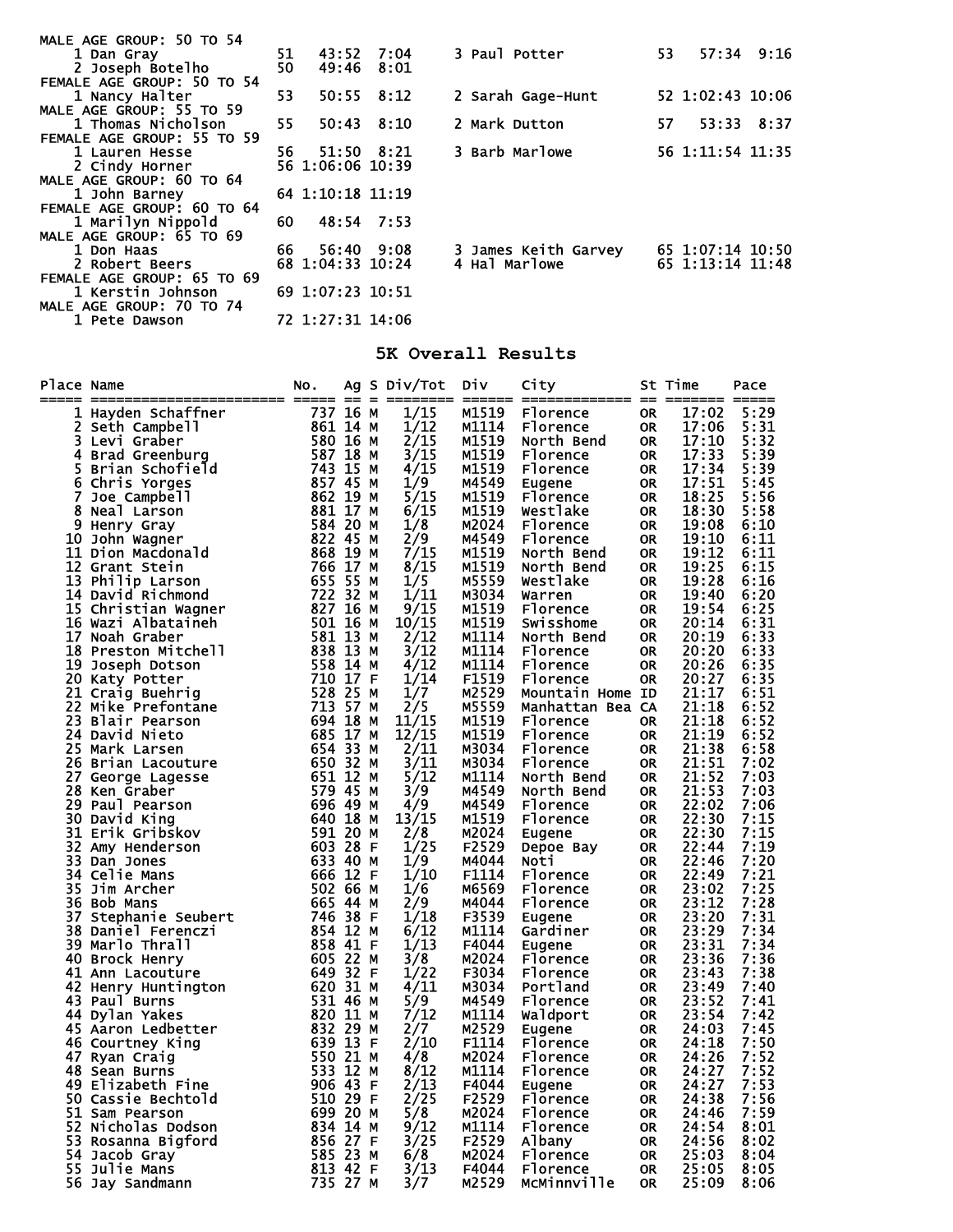| 57 Mike Norton                                                                                                                                                                                                                                                 | 847 38 M                     | 1/11  | M3539 | Florence         | 0R        | 25:10       | 8:06        |
|----------------------------------------------------------------------------------------------------------------------------------------------------------------------------------------------------------------------------------------------------------------|------------------------------|-------|-------|------------------|-----------|-------------|-------------|
| 58 Stacy Wells                                                                                                                                                                                                                                                 | 794 34 F                     | 2/22  | F3034 | Florence         | OR        | 25:11       | 8:07        |
| 59 Alex Dodson                                                                                                                                                                                                                                                 |                              | 2/14  | F1519 | Florence         | OR        | 25:14       | 8:08        |
| 58 Stacy Well Is and Market and 884 44 FF<br>194 Stacy Mindom Dunham<br>60 Willow Case IIIa<br>10 Jonathon Dunham<br>62 Brian Johnston<br>64 Mac Mattingly<br>66 Phil Lagesse<br>66 Phil Lagesse<br>66 Phil Lagesse<br>66 Phil Lagesse<br>66 Phil Lagesse<br>6 | 833 16 F<br>884 41 F         |       |       |                  |           |             |             |
| 60 Willow Casella                                                                                                                                                                                                                                              |                              | 4/13  | F4044 | Portland         | OR.       | 25:15       | 8:08        |
|                                                                                                                                                                                                                                                                |                              | 4/7   | M2529 | Florence         | <b>OR</b> | 25:22       | 8:10        |
|                                                                                                                                                                                                                                                                |                              | 1/6   | M5054 | Florence         | <b>OR</b> | 25:26       | 8:11        |
|                                                                                                                                                                                                                                                                |                              |       |       |                  |           |             |             |
|                                                                                                                                                                                                                                                                |                              | 1/7   | M6064 | Sprinfield       | <b>OR</b> | 25:38       | 8:15        |
|                                                                                                                                                                                                                                                                |                              | 5/7   | M2529 | Denver           | <b>CO</b> | 25:40       | 8:16        |
|                                                                                                                                                                                                                                                                |                              |       |       |                  |           |             | 8:17        |
|                                                                                                                                                                                                                                                                |                              | 1/7   | F2024 | Napavine         | WA        | 25:42       |             |
|                                                                                                                                                                                                                                                                |                              | 2/6   | M5054 | North Bend       | <b>OR</b> | 25:50       | 8:19        |
|                                                                                                                                                                                                                                                                |                              | 3/9   | M4044 | Corvallis        | <b>OR</b> | 25:51       | 8:19        |
|                                                                                                                                                                                                                                                                |                              |       |       |                  |           |             |             |
|                                                                                                                                                                                                                                                                |                              | 3/14  | F1519 | Florence         | OR        | 25:54       | 8:21        |
|                                                                                                                                                                                                                                                                |                              | 3/22  | F3034 | Reedsport        | OR        | 26:12       | 8:26        |
|                                                                                                                                                                                                                                                                |                              | 7/8   | M2024 | <b>Florence</b>  | OR        | 26:13       | 8:27        |
|                                                                                                                                                                                                                                                                |                              |       |       |                  |           |             |             |
|                                                                                                                                                                                                                                                                |                              | 2/7   | F2024 | Florence         | OR        | 26:14       | 8:27        |
|                                                                                                                                                                                                                                                                |                              | 4/22  | F3034 | Florence         | 0R        | 26:14       | 8:27        |
|                                                                                                                                                                                                                                                                |                              | 3/5   | M5559 | Salem            | OR        | 26:21       | 8:29        |
|                                                                                                                                                                                                                                                                |                              |       |       |                  |           |             |             |
|                                                                                                                                                                                                                                                                |                              | 2/18  | F3539 | Memphis          | <b>TN</b> | 26:26       | 8:31        |
|                                                                                                                                                                                                                                                                |                              | 4/14  | F1519 | Florence         | <b>OR</b> | 26:27       | 8:31        |
|                                                                                                                                                                                                                                                                |                              | 4/9   | M4044 | Florence         | OR        | 26:31       | 8:33        |
|                                                                                                                                                                                                                                                                |                              |       |       |                  |           |             |             |
|                                                                                                                                                                                                                                                                |                              | 2/11  | M3539 | Eugene           | OR        | 26:32       | 8:33        |
|                                                                                                                                                                                                                                                                |                              | 3/10  | F1114 | Florence         | OR        | 26:35       | 8:34        |
|                                                                                                                                                                                                                                                                |                              | 5/9   | M4044 | Tualatin         | <b>OR</b> | 26:39       | 8:35        |
|                                                                                                                                                                                                                                                                |                              |       |       |                  |           |             |             |
|                                                                                                                                                                                                                                                                |                              | 4/25  | F2529 | Eugene           | OR        | 26:39       | 8:35        |
|                                                                                                                                                                                                                                                                |                              | 5/25  | F2529 | Fall Creek       | <b>OR</b> | 26:40       | 8:35        |
|                                                                                                                                                                                                                                                                |                              |       |       |                  |           |             |             |
|                                                                                                                                                                                                                                                                |                              | 5/11  | M3034 | Corvallis        | OR        | 26:53       | 8:39        |
|                                                                                                                                                                                                                                                                |                              | 6/9   | M4549 | Florence         | OR        | 27:16       | 8:47        |
|                                                                                                                                                                                                                                                                |                              | 3/6   | M5054 | Florence         | OR        | 27:25       | 8:50        |
|                                                                                                                                                                                                                                                                |                              |       |       |                  |           |             |             |
|                                                                                                                                                                                                                                                                |                              | 5/14  | F1519 | Florence         | OR        | 27:27       | 8:50        |
|                                                                                                                                                                                                                                                                |                              | 3/7   | F2024 | Florence         | OR.       | 27:27       | 8:51        |
|                                                                                                                                                                                                                                                                |                              | 6/14  | F1519 | Florence         | OR        | 27:40       | 8:55        |
|                                                                                                                                                                                                                                                                |                              |       |       |                  |           |             |             |
|                                                                                                                                                                                                                                                                |                              | 6/25  | F2529 | Florence         | OR        | 27:41       | 8:55        |
|                                                                                                                                                                                                                                                                |                              | 3/11  | M3539 | North Bend       | OR        | 27:41       | 8:55        |
|                                                                                                                                                                                                                                                                |                              | 4/10  | F1114 | Florence         |           | 27:41       | 8:55        |
|                                                                                                                                                                                                                                                                |                              |       |       |                  | OR        |             |             |
|                                                                                                                                                                                                                                                                |                              | 14/15 | M1519 | Florence         | OR        | 27:43       | 8:56        |
|                                                                                                                                                                                                                                                                |                              | 7/14  | F1519 | Florence         | OR        | 27:46       | 8:57        |
|                                                                                                                                                                                                                                                                |                              | 1/10  | M0110 |                  |           |             |             |
|                                                                                                                                                                                                                                                                |                              |       |       | Florence         | OR        | 27:49       | 8:58        |
|                                                                                                                                                                                                                                                                |                              | 1/13  | F5054 | Florence         | OR        | 27:54       | 8:59        |
|                                                                                                                                                                                                                                                                |                              | 5/10  | F1114 | Florence         | OR        | 27:58       | 9:00        |
|                                                                                                                                                                                                                                                                |                              |       |       |                  |           |             |             |
|                                                                                                                                                                                                                                                                |                              | 7/9   | M4549 | Florence         | OR        | 27:58       | 9:01        |
|                                                                                                                                                                                                                                                                |                              | 1/12  | F5559 | Florence         | OR        | 28:00       | 9:01        |
|                                                                                                                                                                                                                                                                |                              | 5/22  | F3034 | Lakeside         | OR        | 28:06       | 9:03        |
|                                                                                                                                                                                                                                                                |                              |       |       |                  |           |             |             |
|                                                                                                                                                                                                                                                                |                              | 2/7   | M6064 | Florence         | OR        | 28:09       | 9:04        |
|                                                                                                                                                                                                                                                                |                              | 7/25  | F2529 | Florence         | OR        | 28:17       | 9:07        |
|                                                                                                                                                                                                                                                                |                              | 8/9   | M4549 | Florence         |           | 28:23       | 9:09        |
|                                                                                                                                                                                                                                                                |                              |       |       |                  | OR        |             |             |
|                                                                                                                                                                                                                                                                |                              | 2/10  | M0110 | Florence         | 0R        | 28:32       | 9:11        |
|                                                                                                                                                                                                                                                                |                              | 6/11  | M3034 | <b>Florence</b>  | OR        | 28:33       | 9:12        |
|                                                                                                                                                                                                                                                                |                              | 6/22  |       |                  |           |             | 9:14        |
|                                                                                                                                                                                                                                                                |                              |       | F3034 | Florence         | <b>OR</b> | 28:41       |             |
|                                                                                                                                                                                                                                                                |                              | 2/13  | F5054 | <b>Florence</b>  | <b>OR</b> | 28:50       | 9:17        |
| 106 Jordan Northrop 688 10 M                                                                                                                                                                                                                                   |                              | 3/10  | M0110 | Florence         | <b>OR</b> | 28:53       | 9:18        |
|                                                                                                                                                                                                                                                                |                              | 4/10  |       |                  |           |             |             |
| 107 Matthew Zaback                                                                                                                                                                                                                                             | 811 09 M                     |       | M0110 | Corvallis        | 0R        | 28:58       | 9:20        |
| 108 Betsy David                                                                                                                                                                                                                                                | 869 51 F                     | 3/13  | F5054 | Florence         | OR        | 29:02       | 9:21        |
| 109 Amanda Peck                                                                                                                                                                                                                                                | 700 32 F                     | 7/22  | F3034 | Coos Bay         | OR        | 29:09       | 9:23        |
|                                                                                                                                                                                                                                                                | 505 39 M                     |       |       |                  |           |             |             |
| 110 Aaron Baker                                                                                                                                                                                                                                                |                              | 4/11  | M3539 | Woodburn         | OR.       | 29:13       | 9:24        |
| 111 Brayson Myrick                                                                                                                                                                                                                                             | 679 09 M                     | 5/10  | M0110 | Florence         | OR        | 29:14       | 9:25        |
| 112 Doug Barrett                                                                                                                                                                                                                                               | 860 53 M                     | 4/6   | M5054 | <b>Florence</b>  | OR.       | 29:21       | 9:27        |
|                                                                                                                                                                                                                                                                |                              |       |       |                  |           |             | 9:29        |
| 113 Valerie Perkins                                                                                                                                                                                                                                            | 706 28 F                     | 8/25  | F2529 | Florence         | OR        | 29:28       |             |
| 114 Joe Williams                                                                                                                                                                                                                                               | $60339$ M                    | 5/11  | M3539 | <b>Beaverton</b> | OR        | 29:30       | 9:30        |
| 115 Danielle Caprioli                                                                                                                                                                                                                                          | 536 26 F<br>783 54 F         | 9/25  | F2529 | Florence         | OR        | 29:44       | 9:34        |
| 116 Robin Vaccaro                                                                                                                                                                                                                                              |                              | 4/13  | F5054 | <b>Florence</b>  | 0R        | 29:44       | 9:35        |
|                                                                                                                                                                                                                                                                |                              |       |       |                  |           |             |             |
| 117 Karen Henry                                                                                                                                                                                                                                                | 606 49 F<br>524 64 M         | 1/13  | F4549 | <b>Florence</b>  | OR        | 29:57       | 9:39        |
| 118 Gary Bricher                                                                                                                                                                                                                                               |                              | 3/7   | M6064 | Eugene           | 0R        | 30:04       | 9:41        |
| 119 Tiffanie Arellano                                                                                                                                                                                                                                          |                              | 10/25 | F2529 |                  |           | 30:05       | 9:41        |
|                                                                                                                                                                                                                                                                |                              |       |       | Springfield      | OR        |             |             |
| 120 Taylen Reynoso                                                                                                                                                                                                                                             | 913 27 F<br>721 1 <u>3</u> M | 10/12 | M1114 | <b>Florence</b>  | 0R        | 30:09       | 9:43        |
| 121 Jay Jensen                                                                                                                                                                                                                                                 | 623 17 M                     | 15/15 | M1519 | Florence         | OR        | 30:16       | 9:45        |
|                                                                                                                                                                                                                                                                | 653 36 F                     |       |       |                  |           |             |             |
| 122 Keaty Lane                                                                                                                                                                                                                                                 |                              | 3/18  | F3539 | Florence         | OR        | 30:26       | 9:48        |
| 123 Ella Glowacki                                                                                                                                                                                                                                              | 874 37 F                     | 4/18  | F3539 | Florence         | OR        | 30:31       | 9:50        |
| 124 Nicole Newall                                                                                                                                                                                                                                              | 894 23 F                     | 4/7   | F2024 | Florence         | OR.       | 30:42       | 9:53        |
|                                                                                                                                                                                                                                                                |                              |       |       |                  |           |             |             |
| 125 David Hundley                                                                                                                                                                                                                                              | 616 23 M                     | 8/8   | M2024 | <b>Florence</b>  | OR        | 30:59       | 9:59        |
| 126 Toni Zaback                                                                                                                                                                                                                                                | 812 38 F                     | 5/18  | F3539 | <b>Corvallis</b> | OR        | 30:59       | 9:59        |
| 127 Ramiro Ramirez                                                                                                                                                                                                                                             | 716 08 M                     | 6/10  | M0110 | <b>Florence</b>  | OR        |             | 31:17 10:05 |
|                                                                                                                                                                                                                                                                | $786$ $11$ F                 |       |       |                  |           |             | 31:22 10:06 |
| 128 Hannah Wagner                                                                                                                                                                                                                                              |                              | 6/10  | F1114 | Renton           | WA        |             |             |
| 129 Kristina Ryan                                                                                                                                                                                                                                              | $728$ 41 F                   | 5/13  | F4044 | Florence         | OR        |             | 31:23 10:06 |
| 130 Frank Newlin                                                                                                                                                                                                                                               | 682 78 M                     | 1/1   | M7579 | <b>Florence</b>  | OR        |             | 31:25 10:07 |
|                                                                                                                                                                                                                                                                |                              |       |       |                  |           |             |             |
| 131 Kaitlin Shepherd                                                                                                                                                                                                                                           | 882 20 F                     | 5/7   | F2024 | Florence         | OR        |             | 31:27 10:08 |
| 132 Faye Murphy                                                                                                                                                                                                                                                | 678 37 F                     | 6/18  | F3539 | Florence         | OR        |             | 31:28 10:08 |
| 133 Kathi Worley                                                                                                                                                                                                                                               | 890 55 F                     | 2/12  | F5559 | Salem            | OR        |             | 31:38 10:11 |
|                                                                                                                                                                                                                                                                |                              |       |       |                  |           |             |             |
| 134 Mason Buss                                                                                                                                                                                                                                                 | 534 06 M                     | 7/10  | M0110 | <b>Florence</b>  | OR.       | 31:44 10:13 |             |
| 135 Jim Buch                                                                                                                                                                                                                                                   |                              | 2/6   | M6569 | Florence         | OR        |             | 31:50 10:15 |
|                                                                                                                                                                                                                                                                | 526 66 м<br>889 57 м         |       |       |                  |           |             | 31:56 10:17 |
| 136 Dale Van Lydegrar                                                                                                                                                                                                                                          |                              | 4/5   | M5559 | Salem            | OR        |             |             |
| 137 Debbie Olson                                                                                                                                                                                                                                               |                              | 7/18  | F3539 | Florence         | OR        |             | 31:59 10:18 |
| 138 Leroy ( Bud Palmer                                                                                                                                                                                                                                         | 690 39 F<br>691 64 M         | 4/7   | M6064 | Drain            | OR.       |             | 32:12 10:22 |
| 139 Robin Hicks                                                                                                                                                                                                                                                | 612 47 F                     | 2/13  | F4549 | Florence         | OR        | 32:13 10:22 |             |
|                                                                                                                                                                                                                                                                |                              |       |       |                  |           |             |             |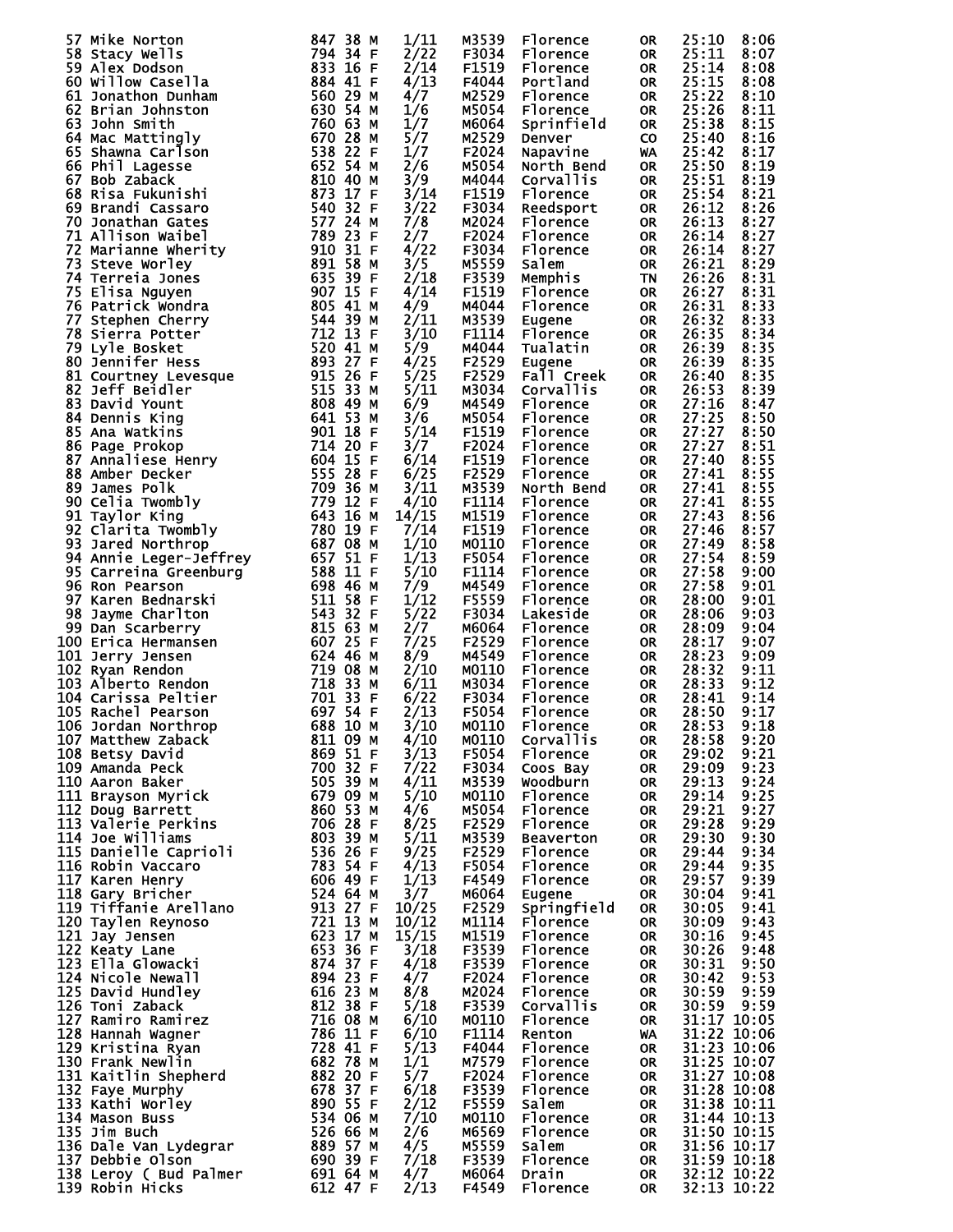| 140 Megan Berg<br>141 Natalie Thielen<br>142 Ells Skinkis<br>142 Ells Skinkis<br>142 Ells Skinkis<br>142 Ells Skinkis<br>144 Rick Cox<br>152 159 64 Paraly 1532 159 16<br>144 Rick Cox<br>144 Rick Cox<br>144 Samantha Lundin<br>143 Gianna Likumahuwa<br>143 Gian | 11/25                                                                                             | F2529                | <b>Beaverton</b> | 0R        | 32:27 10:27 |
|--------------------------------------------------------------------------------------------------------------------------------------------------------------------------------------------------------------------------------------------------------------------|---------------------------------------------------------------------------------------------------|----------------------|------------------|-----------|-------------|
|                                                                                                                                                                                                                                                                    |                                                                                                   | F1114<br>7/10        | Florence         | <b>OR</b> | 32:38 10:31 |
|                                                                                                                                                                                                                                                                    |                                                                                                   |                      |                  |           |             |
|                                                                                                                                                                                                                                                                    |                                                                                                   | F0110<br>1/10        | Philomath        | <b>OR</b> | 32:46 10:33 |
|                                                                                                                                                                                                                                                                    |                                                                                                   | 3/12<br>F5559        | Florence         | <b>OR</b> | 33:31 10:47 |
|                                                                                                                                                                                                                                                                    |                                                                                                   |                      |                  |           |             |
|                                                                                                                                                                                                                                                                    |                                                                                                   | M6064<br>5/7         | Florence         | <b>OR</b> | 33:31 10:48 |
|                                                                                                                                                                                                                                                                    |                                                                                                   | 8/14<br>F1519        | Florence         | <b>OR</b> | 33:34 10:48 |
|                                                                                                                                                                                                                                                                    |                                                                                                   |                      |                  |           |             |
|                                                                                                                                                                                                                                                                    |                                                                                                   | F1114<br>8/10        | Smith River      | CA        | 33:34 10:49 |
|                                                                                                                                                                                                                                                                    |                                                                                                   | M3539<br>6/11        | Smith River      | <b>CA</b> | 33:34 10:49 |
|                                                                                                                                                                                                                                                                    |                                                                                                   |                      |                  |           |             |
|                                                                                                                                                                                                                                                                    |                                                                                                   | F4549<br>3/13        | Florence         | <b>OR</b> | 34:02 10:58 |
|                                                                                                                                                                                                                                                                    |                                                                                                   | 8/22<br>F3034        | Portland         | <b>OR</b> | 34:04 10:58 |
|                                                                                                                                                                                                                                                                    |                                                                                                   |                      |                  |           |             |
|                                                                                                                                                                                                                                                                    |                                                                                                   | 4/13<br>F4549        | Eugene           | <b>OR</b> | 34:06 10:59 |
|                                                                                                                                                                                                                                                                    |                                                                                                   |                      |                  |           |             |
|                                                                                                                                                                                                                                                                    |                                                                                                   | 5/13<br>F4549        | Eugene           | OR        | 34:07 10:59 |
|                                                                                                                                                                                                                                                                    | 12/25                                                                                             | F2529                | Portland         | <b>OR</b> | 34:07 10:59 |
|                                                                                                                                                                                                                                                                    |                                                                                                   |                      |                  |           |             |
|                                                                                                                                                                                                                                                                    | 13/25                                                                                             | F2529                | Portland         | <b>OR</b> | 34:07 10:59 |
|                                                                                                                                                                                                                                                                    |                                                                                                   | F5559<br>4/12        | Florence         | <b>OR</b> | 34:12 11:01 |
|                                                                                                                                                                                                                                                                    |                                                                                                   |                      |                  |           |             |
|                                                                                                                                                                                                                                                                    |                                                                                                   | 6/7<br>M2529         | Florence         | <b>OR</b> | 34:16 11:02 |
|                                                                                                                                                                                                                                                                    |                                                                                                   | F3034<br>9/22        | <b>Corvallis</b> | <b>OR</b> | 34:22 11:04 |
|                                                                                                                                                                                                                                                                    |                                                                                                   |                      |                  |           |             |
|                                                                                                                                                                                                                                                                    |                                                                                                   | 8/18<br>F3539        | Florence         | <b>OR</b> | 34:23 11:04 |
|                                                                                                                                                                                                                                                                    |                                                                                                   | M0110<br>8/10        | Florence         | <b>OR</b> | 34:24 11:05 |
|                                                                                                                                                                                                                                                                    |                                                                                                   |                      |                  |           |             |
|                                                                                                                                                                                                                                                                    | 1/4                                                                                               | M8099                | Florence         | <b>OR</b> | 34:46 11:12 |
|                                                                                                                                                                                                                                                                    | 2/4                                                                                               | M8099                | Florence         | <b>OR</b> | 34:53 11:14 |
|                                                                                                                                                                                                                                                                    |                                                                                                   |                      |                  |           |             |
|                                                                                                                                                                                                                                                                    | 10/22                                                                                             | F3034                | Woodburn         | <b>OR</b> | 34:53 11:14 |
|                                                                                                                                                                                                                                                                    |                                                                                                   | F3539<br>9/18        | Eugene           | <b>OR</b> | 34:53 11:14 |
|                                                                                                                                                                                                                                                                    |                                                                                                   |                      |                  |           |             |
|                                                                                                                                                                                                                                                                    | 11/22                                                                                             | F3034                | Florence         | <b>OR</b> | 35:16 11:21 |
|                                                                                                                                                                                                                                                                    | 12/22                                                                                             | F3034                | Florence         | <b>OR</b> | 35:22 11:23 |
|                                                                                                                                                                                                                                                                    |                                                                                                   |                      |                  |           |             |
|                                                                                                                                                                                                                                                                    |                                                                                                   | 2/10<br>F0110        | Florence         | <b>OR</b> | 35:32 11:27 |
|                                                                                                                                                                                                                                                                    | 11/12                                                                                             | M1114                | Florence         | <b>OR</b> | 35:49 11:32 |
|                                                                                                                                                                                                                                                                    |                                                                                                   |                      |                  |           |             |
|                                                                                                                                                                                                                                                                    | 6/9                                                                                               | M4044                | Eugene           | <b>OR</b> | 35:51 11:33 |
|                                                                                                                                                                                                                                                                    |                                                                                                   | 9/10<br>F1114        | Florence         | <b>OR</b> | 35:52 11:33 |
|                                                                                                                                                                                                                                                                    |                                                                                                   |                      |                  |           |             |
|                                                                                                                                                                                                                                                                    | 13/22                                                                                             | F3034                | Eugene           | <b>OR</b> | 35:57 11:35 |
|                                                                                                                                                                                                                                                                    |                                                                                                   | 7/11<br>M3539        | Eugene           | OR        | 35:57 11:35 |
|                                                                                                                                                                                                                                                                    |                                                                                                   |                      |                  |           |             |
|                                                                                                                                                                                                                                                                    | 3/6                                                                                               | M6569                | Florence         | <b>OR</b> | 36:18 11:41 |
|                                                                                                                                                                                                                                                                    | 7/7                                                                                               | M2529                |                  | <b>OR</b> | 36:40 11:49 |
|                                                                                                                                                                                                                                                                    |                                                                                                   |                      | Beaverton        |           |             |
|                                                                                                                                                                                                                                                                    | 14/25                                                                                             | F2529                | Springfield      | <b>OR</b> | 36:42 11:49 |
|                                                                                                                                                                                                                                                                    |                                                                                                   |                      |                  |           |             |
|                                                                                                                                                                                                                                                                    |                                                                                                   | 7/11<br>M3034        | Springfield      | OR        | 36:42 11:49 |
|                                                                                                                                                                                                                                                                    | 10/18                                                                                             | F3539                | Salem            | OR        | 37:16 12:00 |
|                                                                                                                                                                                                                                                                    |                                                                                                   |                      |                  |           |             |
|                                                                                                                                                                                                                                                                    |                                                                                                   | F4044<br>6/13        | Roseburg         | <b>OR</b> | 37:17 12:00 |
|                                                                                                                                                                                                                                                                    | 1/7                                                                                               | F6064                | Florence         | <b>OR</b> | 37:27 12:04 |
|                                                                                                                                                                                                                                                                    |                                                                                                   |                      |                  |           |             |
|                                                                                                                                                                                                                                                                    |                                                                                                   | 5/13<br>F5054        | Florence         | <b>OR</b> | 37:28 12:04 |
|                                                                                                                                                                                                                                                                    |                                                                                                   | F4549<br>6/13        | Florence         | <b>OR</b> | 37:43 12:09 |
|                                                                                                                                                                                                                                                                    |                                                                                                   |                      |                  |           |             |
|                                                                                                                                                                                                                                                                    |                                                                                                   | F0110<br>3/10        | Smith River      | CA        | 38:06 12:16 |
|                                                                                                                                                                                                                                                                    | 1/7                                                                                               | F6569                | Florence         | <b>OR</b> | 38:07 12:16 |
|                                                                                                                                                                                                                                                                    |                                                                                                   |                      |                  |           |             |
|                                                                                                                                                                                                                                                                    |                                                                                                   | 9/14<br>F1519        | Florence         | <b>OR</b> | 38:09 12:17 |
|                                                                                                                                                                                                                                                                    | 10/14                                                                                             | F1519                | Scappoose        | <b>OR</b> | 38:10 12:17 |
|                                                                                                                                                                                                                                                                    |                                                                                                   |                      |                  |           |             |
|                                                                                                                                                                                                                                                                    | 11/18                                                                                             | F3539                | Smith River      | CA        | 38:10 12:18 |
|                                                                                                                                                                                                                                                                    |                                                                                                   | 5/5<br>M5559         | Florence         | <b>OR</b> | 38:11 12:18 |
|                                                                                                                                                                                                                                                                    |                                                                                                   |                      |                  |           |             |
|                                                                                                                                                                                                                                                                    |                                                                                                   | 7/13<br>F4549        | Florence         | OR        | 38:21 12:21 |
|                                                                                                                                                                                                                                                                    |                                                                                                   | 6/13<br>F5054        | Florence         | <b>OR</b> | 38:36 12:26 |
|                                                                                                                                                                                                                                                                    |                                                                                                   |                      |                  |           |             |
|                                                                                                                                                                                                                                                                    | 7/9                                                                                               | M4044                | <b>Florence</b>  | <b>OR</b> | 38:43 12:28 |
|                                                                                                                                                                                                                                                                    | 4/10<br><b>296 09 F</b>                                                                           | F0110                | Florence         | <b>OR</b> | 38:53 12:31 |
|                                                                                                                                                                                                                                                                    |                                                                                                   |                      |                  |           |             |
| 189 Lilly Wenham<br>190 Madeline Thielen                                                                                                                                                                                                                           | 775 12 F<br>10/10                                                                                 | F1114                | Florence         | 0R        | 39:10 12:37 |
| 191 Alexandra Thielen                                                                                                                                                                                                                                              | 772 15 F<br>11/14                                                                                 | F1519                | Florence         | <b>OR</b> | 39:18 12:39 |
|                                                                                                                                                                                                                                                                    |                                                                                                   |                      |                  |           |             |
| 192 Luciana Shanklin                                                                                                                                                                                                                                               | $748 \overline{32}$ F<br>14/22                                                                    | F3034                | Reedsport        | <b>OR</b> | 39:36 12:45 |
| 193 Jim Shanklin                                                                                                                                                                                                                                                   | 747 35 M                                                                                          | M3539<br>8/11        | Reedsport        | <b>OR</b> | 39:36 12:45 |
|                                                                                                                                                                                                                                                                    |                                                                                                   |                      |                  |           |             |
| 194 Kim Pruitt                                                                                                                                                                                                                                                     | 715 37 F<br>12/18                                                                                 | F3539                | Florence         | <b>OR</b> | 39:37 12:46 |
| 195 Tom Wenham                                                                                                                                                                                                                                                     | 797 68 M<br>4/6                                                                                   | M6569                | Florence         | <b>OR</b> | 39:40 12:46 |
|                                                                                                                                                                                                                                                                    | 778 64 F                                                                                          |                      |                  |           |             |
| 196 Mary M. Travess                                                                                                                                                                                                                                                | 2/7                                                                                               | <b>F6064</b>         | Springfield      | <b>OR</b> | 39:57 12:52 |
| 197 Sandra Buch                                                                                                                                                                                                                                                    | 527 64 F<br>3/7                                                                                   | <b>F6064</b>         | Florence         | <b>OR</b> | 39:59 12:53 |
|                                                                                                                                                                                                                                                                    |                                                                                                   |                      |                  |           |             |
| 198 Megan Bacon                                                                                                                                                                                                                                                    | 15/25                                                                                             | F2529                | Rochester        | WA        | 40:02 12:54 |
| 199 Adam Bacon                                                                                                                                                                                                                                                     |                                                                                                   | M3034<br>8/11        | Rochester        | WA        | 40:03 12:54 |
|                                                                                                                                                                                                                                                                    |                                                                                                   |                      |                  |           |             |
| 200 Savanna Salisbury                                                                                                                                                                                                                                              | <b>504 27 F<br/>503 32 D7 F F<br/>732 07 F F F<br/>730 39 41 F F<br/>702 34 F F F<br/>853 410</b> | 5/10<br><b>F0110</b> | Florence         | 0R        | 40:07 12:55 |
| 201 Dena Salisbury                                                                                                                                                                                                                                                 | 13/18                                                                                             | F3539                | Florence         | <b>OR</b> | 40:14 12:57 |
| 202 Darcey Pendergrass                                                                                                                                                                                                                                             | 15/22                                                                                             | F3034                | Florence         | <b>OR</b> | 40:35 13:04 |
|                                                                                                                                                                                                                                                                    |                                                                                                   |                      |                  |           |             |
| 203 Tamara Szalewski                                                                                                                                                                                                                                               |                                                                                                   | 7/13<br>F4044        | Gardiner         | <b>OR</b> | 41:16 13:17 |
|                                                                                                                                                                                                                                                                    |                                                                                                   |                      |                  |           |             |
| 204 Jacob Ferenczi                                                                                                                                                                                                                                                 | 852 09 M                                                                                          | 9/10<br>M0110        | Gardiner         | <b>OR</b> | 41:16 13:17 |
| 205 Clare Brien                                                                                                                                                                                                                                                    | 525 57 F                                                                                          | 5/12<br>F5559        | Florence         | <b>OR</b> | 41:24 13:20 |
|                                                                                                                                                                                                                                                                    |                                                                                                   |                      |                  |           |             |
| 206 Natalie Scheer                                                                                                                                                                                                                                                 | 739 35 F<br>902 40 F<br>14/18                                                                     | F3539                | Florence         | <b>OR</b> | 41:31 13:22 |
| 207 Jennifer Renton                                                                                                                                                                                                                                                |                                                                                                   | 8/13<br>F4044        | Florence         | <b>OR</b> | 41:31 13:22 |
|                                                                                                                                                                                                                                                                    |                                                                                                   |                      |                  |           |             |
| 208 Sue Cousineau                                                                                                                                                                                                                                                  | 851 55 F                                                                                          | F5559<br>6/12        | Winchester Ba OR |           | 41:46 13:27 |
| 209 David Johnsen                                                                                                                                                                                                                                                  | 631 82 M<br>3/4                                                                                   | M8099                | Florence         | 0R.       | 42:08 13:34 |
|                                                                                                                                                                                                                                                                    |                                                                                                   |                      |                  |           |             |
| 210 Rudy Kramer                                                                                                                                                                                                                                                    | 883 68 M<br>5/6                                                                                   | M6569                | Florence         | OR.       | 42:21 13:38 |
| 211 Joe Fretty                                                                                                                                                                                                                                                     | 573 85 M<br>4/4                                                                                   | M8099                | Florence         | <b>OR</b> | 42:44 13:46 |
|                                                                                                                                                                                                                                                                    |                                                                                                   |                      |                  |           |             |
| 212 John Scott                                                                                                                                                                                                                                                     | 745 69 M<br>6/6                                                                                   | M6569                | Florence         | OR        | 42:45 13:46 |
| 213 Charles Korando                                                                                                                                                                                                                                                | 646 60 M<br>6/7                                                                                   | M6064                | Florence         | <b>OR</b> | 42:49 13:47 |
|                                                                                                                                                                                                                                                                    |                                                                                                   |                      |                  |           |             |
| 214 Alyssa Zaback                                                                                                                                                                                                                                                  | 809 07 F                                                                                          | 6/10<br><b>F0110</b> | Corvallis        | OR        | 42:57 13:50 |
| 215 Wendi Ternyik                                                                                                                                                                                                                                                  | 771 40 F                                                                                          | 9/13<br>F4044        | Florence         | <b>OR</b> | 43:04 13:52 |
|                                                                                                                                                                                                                                                                    |                                                                                                   |                      |                  |           |             |
| 216 Todd Hiatt                                                                                                                                                                                                                                                     | 611 46 M<br>9/9                                                                                   | M4549                | Florence         | <b>OR</b> | 43:07 13:53 |
| 217 Matt Ternyik                                                                                                                                                                                                                                                   | 770 43 M<br>8/9                                                                                   | M4044                | Florence         | <b>OR</b> | 43:08 13:53 |
|                                                                                                                                                                                                                                                                    |                                                                                                   |                      |                  |           |             |
| 218 Laurie Hiatt                                                                                                                                                                                                                                                   | 609 40 F<br>10/13                                                                                 | F4044                | Florence         | OR        | 43:10 13:54 |
| 219 Aurae Beidler                                                                                                                                                                                                                                                  | 514 31 F<br>16/22                                                                                 | F3034                | <b>Corvallis</b> | <b>OR</b> | 43:10 13:54 |
|                                                                                                                                                                                                                                                                    |                                                                                                   |                      |                  |           |             |
| 220 Diana Harland                                                                                                                                                                                                                                                  | 600 65 F<br>2/7                                                                                   | F6569                | Roseburg         | OR        | 43:21 13:58 |
| 221 Robyn Richmond                                                                                                                                                                                                                                                 | 724 29 F<br>16/25                                                                                 | F2529                | Warren           | <b>OR</b> | 43:34 14:02 |
|                                                                                                                                                                                                                                                                    |                                                                                                   |                      |                  |           |             |
| 222 Laura Richmond                                                                                                                                                                                                                                                 | 723 58 F                                                                                          | F5559<br>7/12        | Florence         | <b>OR</b> | 43:35 14:02 |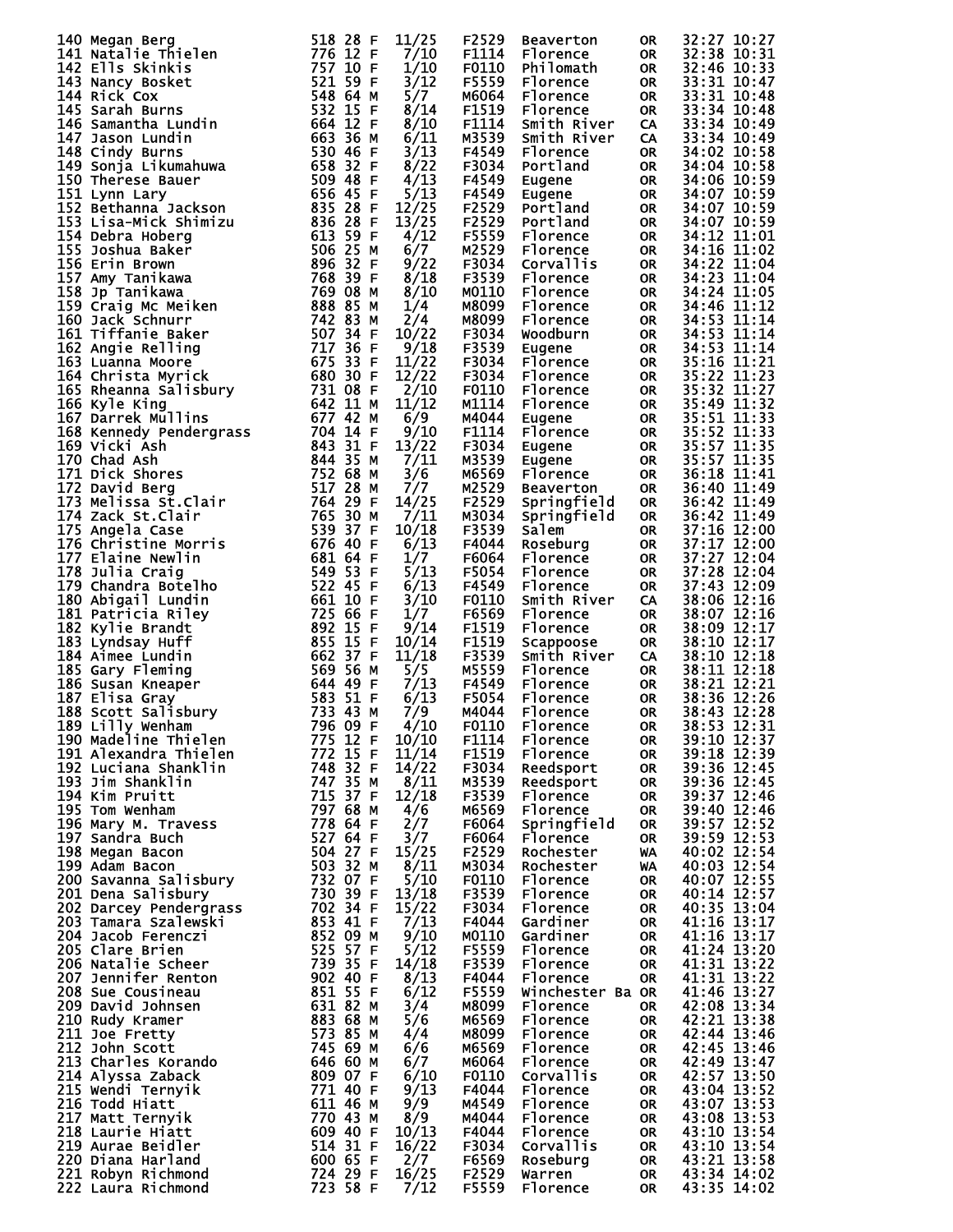| 223 Teresa Gibson                                                                                                                                                                                                                                    | 578 52 F                                     | 7/13  | F5054 | Florence         | <b>OR</b> | 43:45 14:05      |
|------------------------------------------------------------------------------------------------------------------------------------------------------------------------------------------------------------------------------------------------------|----------------------------------------------|-------|-------|------------------|-----------|------------------|
| 224 Melissa Willard                                                                                                                                                                                                                                  | 801 32 F                                     | 17/22 | F3034 | Hillsboro        | <b>OR</b> | 43:57 14:09      |
| 225 Mylee Card                                                                                                                                                                                                                                       | 817 28<br>F                                  | 17/25 | F2529 | Florence         | <b>OR</b> | 44:29 14:19      |
| 226 Kaileen Hylton                                                                                                                                                                                                                                   | 818 25 F<br>673 34 F                         | 18/25 | F2529 | Portland         | <b>OR</b> | 44:29 14:19      |
| 227 Carrie McNeill                                                                                                                                                                                                                                   |                                              | 18/22 | F3034 | Florence         | <b>OR</b> | 44:40 14:23      |
| 228 Aaron McNeil                                                                                                                                                                                                                                     | 830 40 м<br>740 09 F                         | 9/9   | M4044 | Florence         | <b>OR</b> | 44:40 14:23      |
| 229 Samantha Scheer                                                                                                                                                                                                                                  |                                              | 7/10  | F0110 | Florence         | <b>OR</b> | 44:41 14:23      |
| 230 Eric Scheer                                                                                                                                                                                                                                      | 738 37 M<br>798 37 F                         | 9/11  | M3539 | Florence         | <b>OR</b> | 44:43 14:24      |
| 231 Amy West                                                                                                                                                                                                                                         | 798 37 F                                     | 15/18 | F3539 | Salem            | <b>OR</b> | 44:46 14:25      |
| 231 Amy West<br>232 Kim Pearson<br>233 Jennifer Barrett<br>233 Jennifer Barrett<br>235 Sarah Weaver<br>235 Sarah Weaver<br>236 Sue Scarberry<br>236 Sue Scarberry<br>237 Debbie Whalen<br>238 Linda Fithian<br>239 Leilanie Mayes<br>240 Jill Freema |                                              | 11/13 | F4044 | Florence         | <b>OR</b> | 44:51 14:26      |
|                                                                                                                                                                                                                                                      |                                              | 19/25 | F2529 | Florence         | <b>OR</b> | 45:15 14:34      |
|                                                                                                                                                                                                                                                      |                                              | 6/7   | F2024 | Corvallis        | <b>OR</b> | 45:32 14:40      |
|                                                                                                                                                                                                                                                      |                                              | 20/25 | F2529 | Salem            | <b>OR</b> | 45:33 14:40      |
|                                                                                                                                                                                                                                                      |                                              | 4/7   | F6064 | Florence         | <b>OR</b> | 45:37 14:41      |
|                                                                                                                                                                                                                                                      |                                              | 8/12  | F5559 | Coquille         | <b>OR</b> | 45:37 14:41      |
|                                                                                                                                                                                                                                                      |                                              | 5/7   | F6064 | Florence         | <b>OR</b> | 45:38 14:42      |
|                                                                                                                                                                                                                                                      |                                              | 6/7   | F6064 | Florence         | <b>OR</b> | 45:43 14:43      |
|                                                                                                                                                                                                                                                      |                                              | 9/12  | F5559 | Junction City OR |           | 46:54 15:06      |
|                                                                                                                                                                                                                                                      |                                              | 8/13  | F5054 | Monroe           | <b>OR</b> | 46:54 15:06      |
|                                                                                                                                                                                                                                                      |                                              | 21/25 | F2529 | Deadwood         | <b>OR</b> | 47:06 15:10      |
|                                                                                                                                                                                                                                                      |                                              | 12/13 | F4044 | Florence         | <b>OR</b> | 47:06 15:10      |
|                                                                                                                                                                                                                                                      |                                              |       |       |                  |           |                  |
| 244 Kora Johnston                                                                                                                                                                                                                                    | 632 48 F<br>908 O7 F<br>886 38 м             | 8/13  | F4549 | Florence         | <b>OR</b> | 47:06 15:10      |
| 245 MacKenzie Hunkins                                                                                                                                                                                                                                |                                              | 8/10  | F0110 | Tolovana Park OR |           | 47:25 15:16      |
| 246 Tim Hyatt                                                                                                                                                                                                                                        | 886 38 M<br>621 30 F                         | 10/11 | M3539 | Charleston       | <b>OR</b> | 47:30 15:18      |
| 247 Jaymie Jacobson<br><sup>247</sup> Jaymie Jacobson<br>248 Scott Wagner<br>249 Tracie Penningon<br>250 Nicole Hundley<br>251 Kevin Reeves                                                                                                          |                                              | 19/22 | F3034 | Salem            | <b>OR</b> | 48:08 15:30      |
|                                                                                                                                                                                                                                                      | 788 13 M<br>705 29 F<br>617 23 F<br>914 23 M | 12/12 | M1114 | Renton           | WA        | 48:47 15:43      |
|                                                                                                                                                                                                                                                      |                                              | 22/25 | F2529 | Florence         | <b>OR</b> | 49:25 15:55      |
|                                                                                                                                                                                                                                                      |                                              | 7/7   | F2024 | Florence         | <b>OR</b> | 49:25 15:55      |
|                                                                                                                                                                                                                                                      |                                              |       |       | Eugene           | <b>OR</b> | 49:26 15:55      |
| 252 Steve Collins                                                                                                                                                                                                                                    | 897 33<br>м                                  | 9/11  | M3034 | Portland         | <b>OR</b> | 49:32 15:57      |
| 253 Pattie Matthews                                                                                                                                                                                                                                  | 669 66 F                                     | 3/7   | F6569 | Roseburg         | <b>OR</b> | 49:43 16:01      |
| 254 Kyung Peterson                                                                                                                                                                                                                                   | $824$ $39$ F                                 | 16/18 | F3539 | Florence         | <b>OR</b> | 49:56 16:05      |
| 255 Kelsie Thielen                                                                                                                                                                                                                                   | 774 48<br>-F                                 | 9/13  | F4549 | Florence         | <b>OR</b> | 49:59 16:06      |
| 256 Marsi Brown                                                                                                                                                                                                                                      |                                              | 7/7   | F6064 | Westlake         | <b>OR</b> | 50:10 16:09      |
| 257 Mike Brown                                                                                                                                                                                                                                       |                                              | 7/7   | M6064 | Westlake         | <b>OR</b> | 50:11 16:09      |
| 258 Riece Kirk                                                                                                                                                                                                                                       | 895 год<br>900 б2 м<br>999 о8 м              | 10/10 | M0110 | <b>Dundee</b>    | <b>OR</b> | 50:16 16:11      |
| 259 Ruth Lujan                                                                                                                                                                                                                                       | 911 08<br>659 76<br>659 76<br>-F             | 1/2   | F7579 | Florence         | <b>OR</b> | 50:24 16:14      |
| 260 Beth Hammond                                                                                                                                                                                                                                     | -F                                           | 4/7   | F6569 | Florence         | <b>OR</b> | 50:41 16:19      |
| 261 Susan St Thomas                                                                                                                                                                                                                                  | $\frac{598}{850}$ 65<br>850 50 F             | 9/13  | F5054 | Florence         | <b>OR</b> | 50:58 16:25      |
| 262 Greg Thielen                                                                                                                                                                                                                                     | 77350                                        |       |       |                  |           |                  |
|                                                                                                                                                                                                                                                      | м                                            | 5/6   | M5054 | Florence         | <b>OR</b> | 51:29 16:35      |
| 263 Jim Clark                                                                                                                                                                                                                                        | 545 52<br>M                                  | 6/6   | M5054 | Florence         | <b>OR</b> | 51:42 16:39      |
| 264 Paige Clark                                                                                                                                                                                                                                      | -F                                           | 10/13 | F4549 | Florence         | <b>OR</b> | 51:43 16:39      |
| 265 Tasha Silva                                                                                                                                                                                                                                      | -F                                           | 12/14 | F1519 | Florence         | <b>OR</b> | 51:49 16:41      |
| 266 Sarah Callaway                                                                                                                                                                                                                                   | E                                            | 13/14 | F1519 | Florence         | <b>OR</b> | 51:50 16:41      |
| 267 Lindsey Hiatt                                                                                                                                                                                                                                    | -F                                           | 14/14 | F1519 | Florence         | <b>OR</b> | 51:51 16:42      |
| 345 526<br>546 48<br>535 19<br>535 19<br>610 19<br>637 34<br>637 34<br>726 35<br>716 34<br>516 34<br>904 30<br>268 Bev Wheeler                                                                                                                       | -F                                           | 10/12 | F5559 | North Bend       | <b>OR</b> | 51:52 16:42      |
| 269 Lacey Kelly                                                                                                                                                                                                                                      | -F                                           | 20/22 | F3034 | Vancouver        | WA        | 52:39 16:57      |
| 270 Rick Rossi                                                                                                                                                                                                                                       | M                                            | 11/11 | M3539 | Vancouver        | WA        | 52:40 16:57      |
| 271 Stephanie Bell                                                                                                                                                                                                                                   | 516 34 F                                     | 21/22 | F3034 | Portland         | <b>OR</b> | 52:47 17:00      |
| 272 Rainy Windwalker                                                                                                                                                                                                                                 | <b>804 30 F</b>                              | 22/22 | F3034 | Eugene           | <b>OR</b> | 52:50 17:01      |
| 273 Tracy Silva                                                                                                                                                                                                                                      | 755 47 F                                     | 11/13 | F4549 | Florence         | <b>OR</b> | 53:14 17:08      |
| 274 Alice Sichting                                                                                                                                                                                                                                   | 753 57 F                                     | 11/12 | F5559 | Florence         | <b>OR</b> | 53:20 17:10      |
| 275 Gina Halpine                                                                                                                                                                                                                                     | 596 37 F                                     | 17/18 | F3539 | Stayton          | <b>OR</b> | 53:20 17:10      |
| 276 Genoveva Favela                                                                                                                                                                                                                                  | 566 76 F                                     | 2/2   | F7579 | Florence         | <b>OR</b> | 53:51 17:20      |
| 277 Julie McMillan                                                                                                                                                                                                                                   | 672 59 F                                     | 12/12 | F5559 | Florence         | <b>OR</b> | 54:14 17:28      |
| 278 Cindy Spinner                                                                                                                                                                                                                                    | 763 40 F                                     | 13/13 | F4044 | Florence         | <b>OR</b> | 54:14 17:28      |
| 279 Tawny Fox                                                                                                                                                                                                                                        | 571 27 F                                     | 23/25 | F2529 | Meridian         | ID        | 54:53 17:40      |
| 280 Erick Fox                                                                                                                                                                                                                                        | 570 32 M                                     | 10/11 | M3034 | Meridian         | ID        | 54:55 17:41      |
| 281 Judy Jensen                                                                                                                                                                                                                                      | 625 49 F                                     | 12/13 | F4549 | Florence         | OR        | 55:01 17:43      |
| 282 Emily Willard                                                                                                                                                                                                                                    | 800 28 F                                     | 24/25 | F2529 | <b>Hillsboro</b> | <b>OR</b> | 55:04 17:44      |
| 283 Sue Welton                                                                                                                                                                                                                                       | 795 52 F                                     | 10/13 | F5054 | Florence         | <b>OR</b> | 55:05 17:44      |
| 284 Susie Willard                                                                                                                                                                                                                                    | 802 51 F                                     | 11/13 | F5054 | <b>Hillsboro</b> | <b>OR</b> | 55:06 17:44      |
| 285 Marissa Wells                                                                                                                                                                                                                                    | 793 09 F                                     | 9/10  | F0110 | Florence         | <b>OR</b> | 55:25 17:51      |
| 286 Debbie Haring                                                                                                                                                                                                                                    | 599 54 F                                     | 12/13 | F5054 | Florence         | <b>OR</b> | 55:25 17:51      |
|                                                                                                                                                                                                                                                      |                                              |       |       |                  |           |                  |
| 287 Pixie Center                                                                                                                                                                                                                                     | 865 46 F                                     | 13/13 | F4549 | Florence         | <b>OR</b> | 55:30 17:52      |
| 288 Jamie Center                                                                                                                                                                                                                                     | 864 26 F                                     | 25/25 | F2529 | Florence         | <b>OR</b> | 55:32 17:53      |
| 289 Ara Center                                                                                                                                                                                                                                       | 863 05 F                                     | 10/10 | F0110 | Florence         | <b>OR</b> | 55:34 17:54      |
| 290 Debbie McFadden                                                                                                                                                                                                                                  | 849 52 F                                     | 13/13 | F5054 | Eugene           | <b>OR</b> | 55:51 17:59      |
| 291 Brad Smith                                                                                                                                                                                                                                       | 759 71 M                                     | 1/1   | M7074 | Florence         | <b>OR</b> | 56:10 18:05      |
| 292 Stephanie Begley-Smith                                                                                                                                                                                                                           | 513 68 F                                     | 5/7   | F6569 | Florence         | <b>OR</b> | 56:11 18:05      |
| 293 Annie Schmidt                                                                                                                                                                                                                                    | 741 71 F                                     | 1/2   | F7074 | Florence         | <b>OR</b> | 57:28 18:30      |
| 294 Kelly Ginn                                                                                                                                                                                                                                       | 841 69 F                                     | 6/7   | F6569 | Alvadore         | <b>OR</b> | 57:29 18:30      |
| 295 Petrina Smith                                                                                                                                                                                                                                    | 762 67 F                                     | 7/7   | F6569 | Florence         | <b>OR</b> | 57:29 18:30      |
| 296 Shane Hunter                                                                                                                                                                                                                                     | 619 33 M                                     | 11/11 | M3034 | Florence         | <b>OR</b> | 57:56 18:39      |
| 297 Jaclyn Hunter                                                                                                                                                                                                                                    | 618 37 F                                     | 18/18 | F3539 | Florence         | <b>OR</b> | 57:56 18:39      |
| 298 Alice Lane                                                                                                                                                                                                                                       | 887 70 F                                     | 2/2   | F7074 | Florence         |           | OR 1:23:30 26:53 |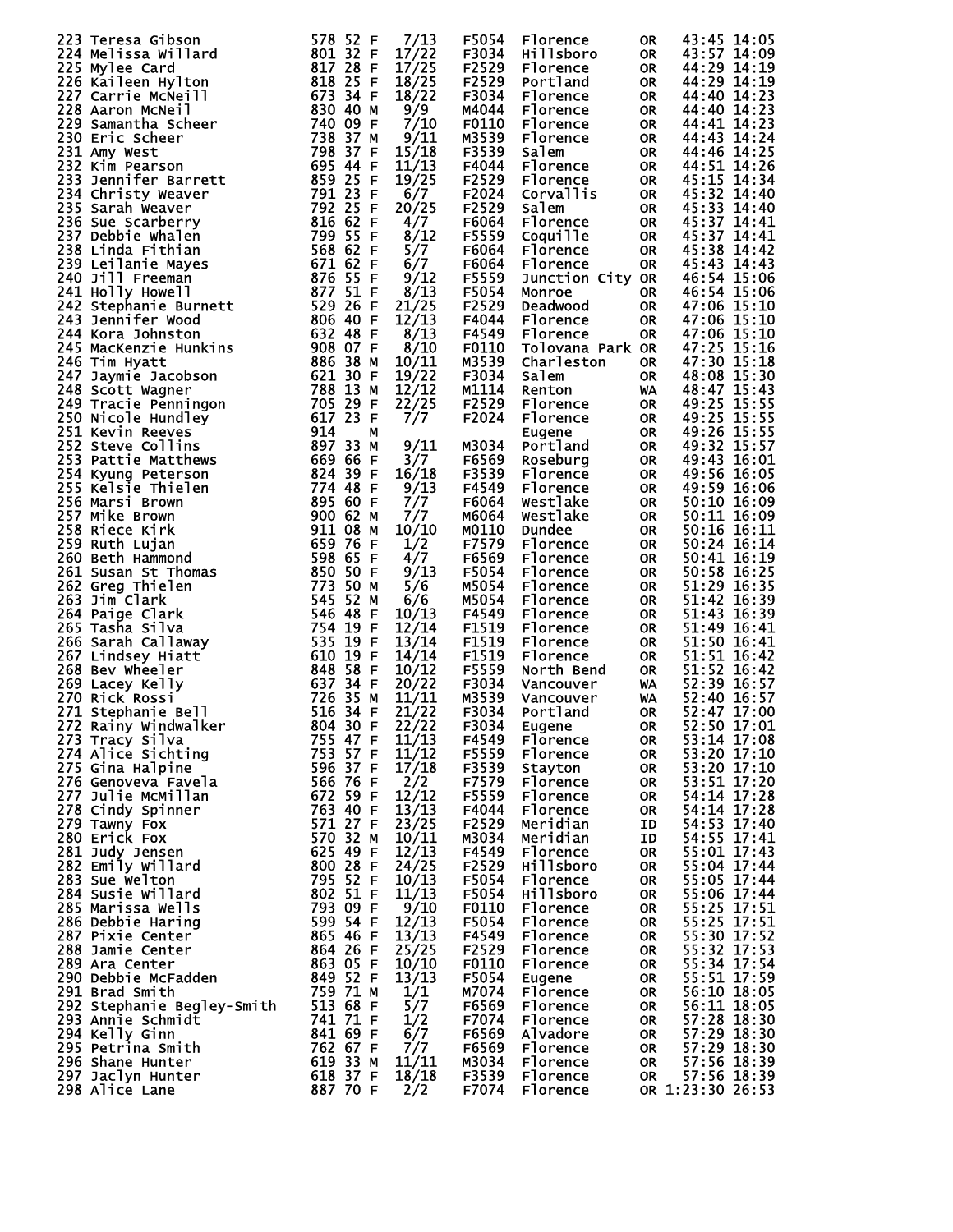| MALE AGE GROUP: 1 TO 10                          |          |                |              |                                          |          |                                |
|--------------------------------------------------|----------|----------------|--------------|------------------------------------------|----------|--------------------------------|
| 1 Jared Northrop                                 | 08       | 27:49          | 8:58         | 6 Ramiro Ramirez                         | 08       | 31:17 10:05                    |
| 2 Ryan Rendon<br>3 Jordan Northrop               | 08<br>10 | 28:32<br>28:53 | 9:11<br>9:18 | 7 Mason Buss<br>8 Jp Tanikawa            | 06<br>08 | 31:44 10:13<br>34:24 11:05     |
| 4 Matthew Zaback                                 | 09       | 28:58          | 9:20         | 9 Jacob Ferenczi                         | 09       | 41:16 13:17                    |
| 5 Brayson Myrick                                 | 09       | 29:14          | 9:25         | 10 Riece Kirk                            | 08       | 50:16 16:11                    |
| FEMALE AGE GROUP: 1 TO 10                        |          |                |              |                                          |          |                                |
| 1 Ells Skinkis                                   | 10       |                | 32:46 10:33  | 6 Alyssa Zaback                          | 07       | 42:57 13:50                    |
| 2 Rheanna Salisbury                              | 08       |                | 35:32 11:27  | 7 Samantha Scheer                        | 09       | 44:41 14:23                    |
| 3 Abigail Lundin                                 | 10       |                | 38:06 12:16  | 8 MacKenzie Hunkins                      | 07       | 47:25 15:16                    |
| 4 Lilly Wenham                                   | 09       |                | 38:53 12:31  | 9 Marissa Wells                          | 09       | 55:25 17:51                    |
| 5 Savanna Salisbury                              | 07       | 40:07 12:55    |              | 10 Ara Center                            | 05       | 55:34 17:54                    |
| MALE AGE GROUP: 11 TO 14                         |          |                |              |                                          |          |                                |
| 1 Seth Campbell<br>2 Noah Graber                 | 14<br>13 | 17:06<br>20:19 | 5:31<br>6:33 | 7 Dylan Yakes<br>8 Sean Burns            | 11<br>12 | 23:54<br>7:42<br>24:27<br>7:52 |
| 3 Preston Mitchell                               | 13       | 20:20          | 6:33         | 9 Nicholas Dodson                        | 14       | 24:54<br>8:01                  |
| 4 Joseph Dotson                                  | 14       | 20:26          | 6:35         | 10 Taylen Reynoso                        | 13       | 30:09<br>9:43                  |
| 5 George Lagesse                                 | 12       | 21:52          | 7:03         | 11 Kyle King                             | 11       | 35:49 11:32                    |
| 6 Daniel Ferenczi                                | 12       | 23:29          | 7:34         | 12 Scott Wagner                          | 13       | 48:47 15:43                    |
| FEMALE AGE GROUP: 11 TO 14                       |          |                |              |                                          |          |                                |
| 1 Celie Mans                                     | 12       | 22:49          | 7:21         | 6 Hannah Wagner                          | 11       | 31:22 10:06                    |
| 2 Courtney King                                  | 13       | 24:18          | 7:50         | 7 Natalie Thielen                        | 12       | 32:38 10:31                    |
| 3 Sierra Potter                                  | 13       | 26:35          | 8:34         | 8 Samantha Lundin                        | 12       | 33:34 10:49                    |
| 4 Celia Twombly                                  | 12       | 27:41          | 8:55         | 9 Kennedy Pendergrass                    | 14       | 35:52 11:33                    |
| 5 Carreina Greenburg                             | 11       | 27:58          | 9:00         | 10 Madeline Thielen                      | 12       | 39:10 12:37                    |
| MALE AGE GROUP: 15 TO 19                         | 16       | 17:02          | 5:29         |                                          | 16       | 19:54<br>6:25                  |
| 1 Hayden Schaffner<br>2 Levi Graber              | 16       | 17:10          | 5:32         | 9 Christian Wagner<br>10 Wazi Albataineh | 16       | 6:31<br>20:14                  |
| 3 Brad Greenburg                                 | 18       | 17:33          | 5:39         | 11 Blair Pearson                         | 18       | 21:18<br>6:52                  |
| 4 Brian Schofield                                | 15       | 17:34          | 5:39         | 12 David Nieto                           | 17       | 21:19<br>6:52                  |
| 5 Joe Campbell                                   | 19       | 18:25          | 5:56         | 13 David King                            | 18       | 7:15<br>22:30                  |
| 6 Neal Larson                                    | 17       | 18:30          | 5:58         | 14 Taylor King                           | 16       | 27:43<br>8:56                  |
| 7 Dion Macdonald                                 | 19       | 19:12          | 6:11         | 15 Jay Jensen                            | 17       | 30:16<br>9:45                  |
| 8 Grant Stein                                    | 17       | 19:25          | 6:15         |                                          |          |                                |
| FEMALE AGE GROUP: 15 TO 19                       |          |                |              |                                          |          |                                |
| 1 Katy Potter                                    | 17       | 20:27          | 6:35         | 8 Sarah Burns                            | 15       | 33:34 10:48                    |
| 2 Alex Dodson                                    | 16       | 25:14          | 8:08         | 9 Kylie Brandt                           | 15       | 38:09 12:17                    |
| 3.<br>Risa Fukunishi                             | 17<br>15 | 25:54          | 8:21         | 10 Lyndsay Huff<br>11 Alexandra Thielen  | 15<br>15 | 38:10 12:17<br>39:18 12:39     |
| 4 Elisa Nguyen<br>5 Ana Watkins                  | 18       | 26:27<br>27:27 | 8:31<br>8:50 | 12 Tasha Silva                           | 19       | 51:49 16:41                    |
| 6 Annaliese Henry                                | 15       | 27:40          | 8:55         | 13 Sarah Callaway                        | 19       | 51:50 16:41                    |
| 7 Clarita Twombly                                | 19       | 27:46          | 8:57         | 14 Lindsey Hiatt                         | 19       | 51:51 16:42                    |
| MALE AGE GROUP: 20 TO 24                         |          |                |              |                                          |          |                                |
| 1 Henry Gray                                     | 20       | 19:08          | 6:10         | 5 Sam Pearson                            | 20       | 24:46<br>7:59                  |
| 2 Erik Gribskov                                  | 20       | 22:30          | 7:15         | 6 Jacob Gray                             | 23       | 25:03<br>8:04                  |
| 3.<br>Brock Henry                                | 22       | 23:36          | 7:36         | 7 Jonathan Gates                         | 24       | 26:13<br>8:27                  |
| 4 Ryan Craig                                     | 21       | 24:26          | 7:52         | 8 David Hundley                          | 23       | 9:59<br>30:59                  |
| FEMALE AGE GROUP: 20 TO 24                       |          |                |              |                                          |          |                                |
| 1 Shawna Carlson                                 | 22<br>23 | 25:42<br>26:14 | 8:17<br>8:27 | 5 Kaitlin Shepherd                       | 20<br>23 | 31:27 10:08<br>45:32 14:40     |
| 2 Allison Waibel<br>3 Page Prokop                | 20       | 27:27          | 8:51         | 6 Christy Weaver<br>7 Nicole Hundley     | 23       | 49:25 15:55                    |
| 4 Nicole Newall                                  | 23       | 30:42          | 9:53         |                                          |          |                                |
| MALE AGE GROUP: 25 TO 29                         |          |                |              |                                          |          |                                |
| 1 Craig Buehrig                                  | 25       | 21:17          | 6:51         | 5 Mac Mattingly                          | 28       | 25:40 8:16                     |
| 2 Aaron Ledbetter                                | 29       | 24:03          | 7:45         | 6 Joshua Baker                           | 25       | 34:16 11:02                    |
| 3 Jay Sandmann                                   | 27       | 25:09          | 8:06         | 7 David Berg                             | 28       | 36:40 11:49                    |
| 4 Jonathon Dunham                                | 29       | 25:22          | 8:10         |                                          |          |                                |
| FEMALE AGE GROUP: 25 TO 29                       |          |                |              |                                          |          |                                |
| 1 Amy Henderson                                  | 28       | 22:44          | 7:19         | 14 Melissa St.Clair                      | 29       | 36:42 11:49                    |
| 2 Cassie Bechtold                                | 29<br>27 | 24:38<br>24:56 | 7:56         | 15 Megan Bacon<br>16 Robyn Richmond      | 27       | 40:02 12:54<br>43:34 14:02     |
| 3 Rosanna Bigford<br>4 Jennifer Hess             | 27       | 26:39          | 8:02<br>8:35 | 17 Mylee Card                            | 29<br>28 | 44:29 14:19                    |
| 5 Courtney Levesque                              | 26       | 26:40          | 8:35         | 18 Kaileen Hylton                        | 25       | 44:29 14:19                    |
| 6 Amber Decker                                   | 28       | 27:41          | 8:55         | 19 Jennifer Barrett                      | 25       | 45:15 14:34                    |
| 7 Erica Hermansen                                | 25       | 28:17          | 9:07         | 20 Sarah Weaver                          | 25       | 45:33 14:40                    |
| 8 Valerie Perkins                                | 28       | 29:28          | 9:29         | 21 Stephanie Burnett                     | 26       | 47:06 15:10                    |
| 9 Danielle Caprioli                              | 26       | 29:44          | 9:34         | 22 Tracie Penningon                      | 29       | 49:25 15:55                    |
| 10 Tiffanie Arellano                             | 27       | 30:05          | 9:41         | 23 Tawny Fox                             | 27       | 54:53 17:40                    |
| 11 Megan Berg                                    | 28       |                | 32:27 10:27  | 24 Emily Willard                         | 28       | 55:04 17:44                    |
| 12 Bethanna Jackson                              | 28       |                | 34:07 10:59  | 25 Jamie Center                          | 26       | 55:32 17:53                    |
| 13 Lisa-Mick Shimizu<br>MALE AGE GROUP: 30 TO 34 | 28       |                | 34:07 10:59  |                                          |          |                                |
| 1 David Richmond                                 | 32       | 19:40          | 6:20         | 7 Zack St.Clair                          | 30       | 36:42 11:49                    |
| 2 Mark Larsen                                    | 33       | 21:38          | 6:58         | 8 Adam Bacon                             | 32       | 40:03 12:54                    |
| 3 Brian Lacouture                                | 32       | 21:51          | 7:02         | 9 Steve Collins                          | 33       | 49:32 15:57                    |
| 4 Henry Huntington                               | 31       | 23:49          | 7:40         | 10 Erick Fox                             | 32       | 54:55 17:41                    |
| 5 Jeff Beidler                                   | 33       | 26:53          | 8:39         | 11 Shane Hunter                          | 33       | 57:56 18:39                    |
| 6 Alberto Rendon                                 | 33       | 28:33          | 9:12         |                                          |          |                                |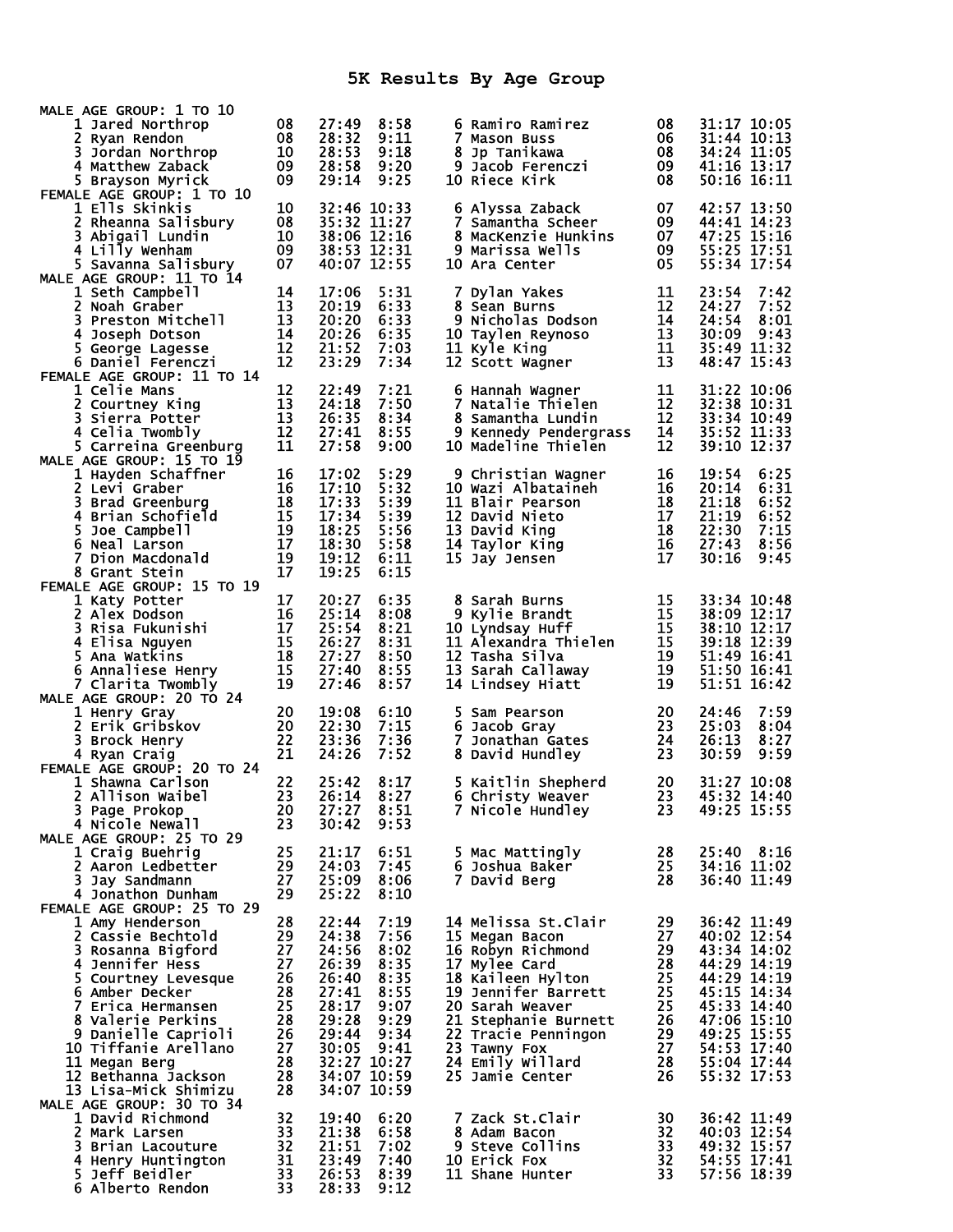| FEMALE AGE GROUP: 30 TO 34                  |          |                                                 |              |                                              |          |                            |
|---------------------------------------------|----------|-------------------------------------------------|--------------|----------------------------------------------|----------|----------------------------|
| 1 Ann Lacouture                             | 32       | 23:43                                           | 7:38         | 12 Christa Myrick                            | 30       | 35:22 11:23                |
| 2 Stacy Wells                               | 34       | 25:11                                           | 8:07         | 13 Vicki Ash                                 | 31       | 35:57 11:35                |
| 3 Brandi Cassaro<br>4 Marianne Wherity      | 32<br>31 | 26:12<br>26:14                                  | 8:26<br>8:27 | 14 Luciana Shanklin<br>15 Darcey Pendergrass | 32<br>34 | 39:36 12:45<br>40:35 13:04 |
| 5.<br>Jayme Charlton                        | 32       | 28:06                                           | 9:03         | 16 Aurae Beidler                             | 31       | 43:10 13:54                |
| 6 Carissa Peltier                           | 33       | 28:41                                           | 9:14         | 17 Melissa Willard                           | 32       | 43:57 14:09                |
| 7 Amanda Peck                               | 32       | 29:09                                           | 9:23         | 18 Carrie McNeill                            | 34       | 44:40 14:23                |
| 8 Sonja Likumahuwa                          | 32       |                                                 | 34:04 10:58  | 19 Jaymie Jacobson                           | 30       | 48:08 15:30                |
| 9 Erin Brown                                | 32       |                                                 | 34:22 11:04  | 20 Lacey Kelly                               | 34       | 52:39 16:57                |
| 10 Tiffanie Baker                           | 34<br>33 |                                                 | 34:53 11:14  | 21 Stephanie Bell                            | 34       | 52:47 17:00                |
| 11 Luanna Moore<br>MALE AGE GROUP: 35 TO 39 |          |                                                 | 35:16 11:21  | 22 Rainy Windwalker                          | 30       | 52:50 17:01                |
| 1 Mike Norton                               | 38       | 25:10                                           | 8:06         | 7 Chad Ash                                   | 35       | 35:57 11:35                |
| 2 Stephen Cherry                            | 39       | 26:32                                           | 8:33         | 8 Jim Shanklin                               | 35       | 39:36 12:45                |
| 3 James Polk                                | 36       | 27:41                                           | 8:55         | 9 Eric Scheer                                | 37       | 44:43 14:24                |
| 4 Aaron Baker                               | 39       | 29:13                                           | 9:24         | 10 Tim Hyatt                                 | 38       | 47:30 15:18                |
| Joe Williams<br>5.                          | 39       | 29:30                                           | 9:30         | 11 Rick Rossi                                | 35       | 52:40 16:57                |
| 6 Jason Lundin                              | 36       |                                                 | 33:34 10:49  |                                              |          |                            |
| FEMALE AGE GROUP: 35 TO 39                  |          |                                                 |              |                                              |          |                            |
| 1 Stephanie Seubert                         | 38       | 23:20                                           | 7:31         | 10 Angela Case                               | 37       | 37:16 12:00                |
| 2 Terreia Jones                             | 39<br>36 | 26:26<br>30:26                                  | 8:31<br>9:48 | 11 Aimee Lundin<br>12 Kim Pruitt             | 37<br>37 | 38:10 12:18<br>39:37 12:46 |
| 3 Keaty Lane<br>4 Ella Glowacki             | 37       | 30:31                                           | 9:50         | 13 Dena Salisbury                            | 39       | 40:14 12:57                |
| 5 Toni Zaback                               | 38       | 30:59                                           | 9:59         | 14 Natalie Scheer                            | 35       | 41:31 13:22                |
| 6 Faye Murphy                               | 37       | 31:28 10:08                                     |              | 15 Amy West                                  | 37       | 44:46 14:25                |
| 7 Debbie Olson                              | 39       |                                                 | 31:59 10:18  | 16 Kyung Peterson                            | 39       | 49:56 16:05                |
| 8 Amy Tanikawa                              | 39       |                                                 | 34:23 11:04  | 17 Gina Halpine                              | 37       | 53:20 17:10                |
| 9 Angie Relling                             | 36       |                                                 | 34:53 11:14  | 18 Jaclyn Hunter                             | 37       | 57:56 18:39                |
| MALE AGE GROUP: 40 TO 44                    |          |                                                 |              |                                              |          |                            |
| 1 Dan Jones                                 | 40       | 22:46                                           | 7:20         | 6 Darrek Mullins                             | 42       | 35:51 11:33                |
| 2 Bob Mans                                  | 44       | 23:12                                           | 7:28         | 7 Scott Salisbury                            | 43       | 38:43 12:28                |
| 3 Bob Zaback                                | 40<br>41 | 25:51                                           | 8:19         | 8 Matt Ternyik                               | 43<br>40 | 43:08 13:53<br>44:40 14:23 |
| 4 Patrick Wondra<br>5 Lyle Bosket           | 41       | 26:31<br>26:39                                  | 8:33<br>8:35 | 9 Aaron McNeil                               |          |                            |
| FEMALE AGE GROUP: 40 TO 44                  |          |                                                 |              |                                              |          |                            |
| 1 Marlo Thrall                              | 41       | 23:31                                           | 7:34         | 8 Jennifer Renton                            | 40       | 41:31 13:22                |
| 2 Elizabeth Fine                            | 43       | 24:27                                           | 7:53         | 9 Wendi Ternyik                              | 40       | 43:04 13:52                |
| <b>3 Julie Mans</b>                         | 42       | 25:05                                           | 8:05         | 10 Laurie Hiatt                              | 40       | 43:10 13:54                |
| 4 Willow Casella                            | 41       | 25:15                                           | 8:08         | 11 Kim Pearson                               | 44       | 44:51 14:26                |
| 5 Kristina Ryan                             | 41       |                                                 | 31:23 10:06  | 12 Jennifer Wood                             | 40       | 47:06 15:10                |
| 6 Christine Morris                          | 40       |                                                 | 37:17 12:00  | 13 Cindy Spinner                             | 40       | 54:14 17:28                |
| 7 Tamara Szalewski                          | 41       | 41:16 13:17                                     |              |                                              |          |                            |
| MALE AGE GROUP: 45 TO 49                    |          | 17:51                                           |              | 6 David Yount                                | 49       | 8:47                       |
| 1 Chris Yorges<br>2.<br>John Wagner         | 45<br>45 | 19:10                                           | 5:45<br>6:11 | 7 Ron Pearson                                | 46       | 27:16<br>27:58<br>9:01     |
| 3 Ken Graber                                | 45       | 21:53                                           | 7:03         | 8 Jerry Jensen                               | 46       | 28:23<br>9:09              |
| 4 Paul Pearson                              | 49       | 22:02                                           | 7:06         | 9 Todd Hiatt                                 | 46       | 43:07 13:53                |
| 5 Paul Burns                                | 46       | 23:52                                           | 7:41         |                                              |          |                            |
| FEMALE AGE GROUP: 45 TO 49                  |          |                                                 |              |                                              |          |                            |
| 1 Karen Henry                               | 49       |                                                 | 29:57 9:39   | 8 Kora Johnston                              | 48       | 47:06 15:10                |
| 2 Robin Hicks                               | 47       |                                                 | 32:13 10:22  | 9 Kelsie Thielen                             | 48       | 49:59 16:06                |
| 3 Cindy Burns                               | 46       |                                                 | 34:02 10:58  | 10 Paige Clark                               | 48       | 51:43 16:39                |
| 4 Therese Bauer                             | 48       | 34:06 10:59<br>34:00<br>34:07 10:59<br>-- 12:09 |              | 11 Tracy Silva                               | 47       | 53:14 17:08                |
| 5 Lynn Lary<br>6 Chandra Botelho            | 45<br>45 | 37:43 12:09                                     |              | 12 Judy Jensen<br>13 Pixie Center            | 49<br>46 | 55:01 17:43<br>55:30 17:52 |
| 7 Susan Kneaper                             | 49       |                                                 | 38:21 12:21  |                                              |          |                            |
| MALE AGE GROUP: 50 TO 54                    |          |                                                 |              |                                              |          |                            |
| 1 Brian Johnston                            | 54       | 25:26                                           | 8:11         | 4 Doug Barrett                               | 53       | 29:21 9:27                 |
| 2 Phil Lagesse                              | 54       | 25:50                                           | 8:19         | 5 Greg Thielen                               | 50       | 51:29 16:35                |
| 3 Dennis King                               | 53       | 27:25                                           | 8:50         | 6 Jim Clark                                  | 52       | 51:42 16:39                |
| FEMALE AGE GROUP: 50 TO 54                  |          |                                                 |              |                                              |          |                            |
| <b>1 Annie Leger-Jeffrey</b>                | 51       | 27:54                                           | 8:59         | 8 Holly Howell                               | 51       | 46:54 15:06                |
| 2 Rachel Pearson                            | 54       | 28:50                                           | 9:17         | 9 Susan St Thomas                            | 50       | 50:58 16:25                |
| 3 Betsy David                               | 51       | 29:02                                           | 9:21         | 10 Sue Welton                                | 52       | 55:05 17:44                |
| 4 Robin Vaccaro<br>5 Julia Craig            | 54<br>53 | 29:44 9:35                                      | 37:28 12:04  | 11 Susie Willard<br>12 Debbie Haring         | 51<br>54 | 55:06 17:44<br>55:25 17:51 |
| 6 Elisa Gray                                | 51       | 38:36 12:26                                     |              | 13 Debbie McFadden                           | 52       | 55:51 17:59                |
| 7 Teresa Gibson                             | 52       | 43:45 14:05                                     |              |                                              |          |                            |
| MALE AGE GROUP: 55 TO 59                    |          |                                                 |              |                                              |          |                            |
| 1 Philip Larson                             | 55       | 19:28                                           | 6:16         | 4 Dale Van Lydegrar                          | 57       | 31:56 10:17                |
| 2 Mike Prefontane                           | 57       | 21:18                                           | 6:52         | 5 Gary Fleming                               | 56       | 38:11 12:18                |
| 3 Steve Worley                              | 58       | 26:21                                           | 8:29         |                                              |          |                            |
| FEMALE AGE GROUP: 55 TO 59                  |          |                                                 |              |                                              |          |                            |
| 1 Karen Bednarski                           | 58       | 28:00 9:01                                      |              | 7 Laura Richmond                             | 58       | 43:35 14:02                |
| 2 Kathi Worley                              | 55       |                                                 | 31:38 10:11  | 8 Debbie Whalen                              | 55       | 45:37 14:41                |
| 3 Nancy Bosket<br>4 Debra Hoberg            | 59<br>59 | 34:12 11:01                                     | 33:31 10:47  | 9 Jill Freeman<br>10 Bev Wheeler             | 55<br>58 | 46:54 15:06<br>51:52 16:42 |
| 5 Clare Brien                               | 57       | 41:24 13:20                                     |              | 11 Alice Sichting                            | 57       | 53:20 17:10                |
| 6 Sue Cousineau                             | 55       |                                                 | 41:46 13:27  | 12 Julie McMillan                            | 59       | 54:14 17:28                |
| MALE AGE GROUP: 60 TO 64                    |          |                                                 |              |                                              |          |                            |
| 1 John Smith                                | 63       | 25:38                                           | 8:15         | 5 Rick Cox                                   | 64       | 33:31 10:48                |
| 2 Dan Scarberry                             | 63       | 28:09                                           | 9:04         | 6 Charles Korando                            | 60       | 42:49 13:47                |